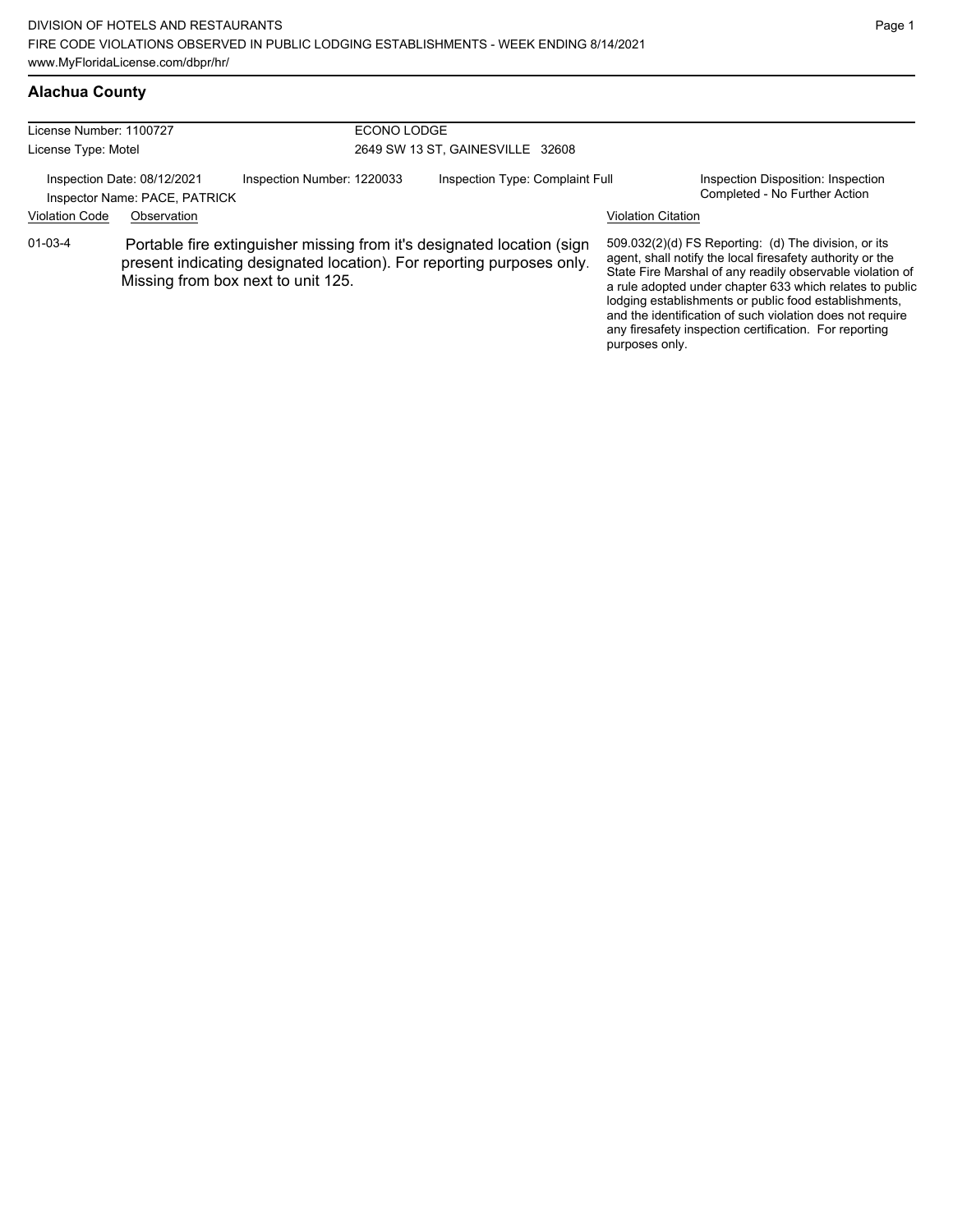# **Bay County**

| License Number: 1305423 |                                                                                                          |                        |  | <b>BEACH ROOM RENTALS LLC</b>              |                                                                                                                                                                                                                                                                                                                                                                                                                            |                                           |
|-------------------------|----------------------------------------------------------------------------------------------------------|------------------------|--|--------------------------------------------|----------------------------------------------------------------------------------------------------------------------------------------------------------------------------------------------------------------------------------------------------------------------------------------------------------------------------------------------------------------------------------------------------------------------------|-------------------------------------------|
|                         | License Type: Vacation Rental - Condo                                                                    |                        |  | 8743 THOMAS DRIVE, PANAMA CITY BEACH 32408 |                                                                                                                                                                                                                                                                                                                                                                                                                            |                                           |
|                         |                                                                                                          |                        |  |                                            |                                                                                                                                                                                                                                                                                                                                                                                                                            |                                           |
|                         | Inspection Date: 08/14/2021<br>Inspector Name: LYNN, NICKOLAS                                            | Inspection Number: 814 |  | Inspection Type: Complaint Full            |                                                                                                                                                                                                                                                                                                                                                                                                                            | Inspection Disposition: Warning<br>Issued |
| <b>Violation Code</b>   | Observation                                                                                              |                        |  |                                            | <b>Violation Citation</b>                                                                                                                                                                                                                                                                                                                                                                                                  |                                           |
| 07-03-4                 | Scorch marks around an electrical outlet. For reporting purposes<br>only. In bathroom by sink unit 1109. |                        |  | purposes only.                             | 509.032(2)(d) FS Reporting: (d) The division, or its<br>agent, shall notify the local firesafety authority or the<br>State Fire Marshal of any readily observable violation of<br>a rule adopted under chapter 633 which relates to public<br>lodging establishments or public food establishments,<br>and the identification of such violation does not require<br>any firesafety inspection certification. For reporting |                                           |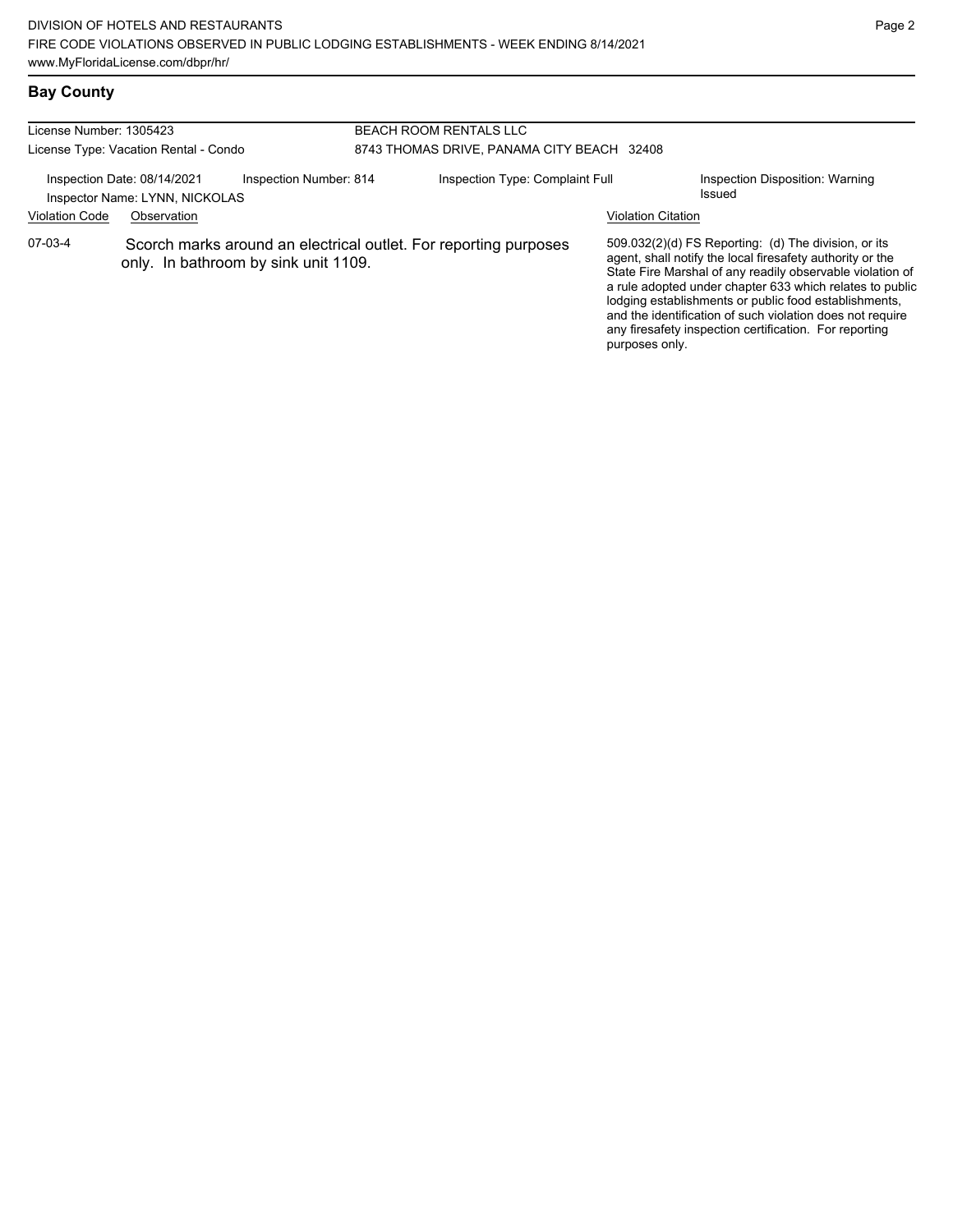### **Broward County**

| License Number: 1620883 |                                                                                                                                                                                                                                     |                          | OCEAN POINTE HOLLYWOOD, LLC                      |                           |                                                                                                                                                                                                                                                                                                                                                                                                                            |
|-------------------------|-------------------------------------------------------------------------------------------------------------------------------------------------------------------------------------------------------------------------------------|--------------------------|--------------------------------------------------|---------------------------|----------------------------------------------------------------------------------------------------------------------------------------------------------------------------------------------------------------------------------------------------------------------------------------------------------------------------------------------------------------------------------------------------------------------------|
| License Type: Motel     |                                                                                                                                                                                                                                     |                          | 415 SOUTH OCEAN DRIVE, HOLLYWOOD 33019           |                           |                                                                                                                                                                                                                                                                                                                                                                                                                            |
| <b>Violation Code</b>   | Inspection Date: 08/12/2021<br>Inspection Number: 1216081<br>Inspector Name: MARTINEZ, RHEANNE<br>Observation                                                                                                                       |                          | Inspection Type: Routine - Lodging               | <b>Violation Citation</b> | Inspection Disposition: Call Back -<br>Admin. complaint recommended                                                                                                                                                                                                                                                                                                                                                        |
| 05-02-5                 | - From initial inspection : Hearing-impaired smoke detector is not<br>functioning when tested. For reporting purposes only.<br>follow-up inspection 2021-08-12: Observed same. Advised operator<br>to replace. ** Admin Complaint** |                          | - From                                           | purposes only.            | 509.032(2)(d) FS Reporting: The division, or its agent,<br>shall notify the local firesafety authority or the State Fire<br>Marshal of any readily observable violation of a rule<br>adopted under chapter 633 which relates to public<br>lodging establishments or public food establishments,<br>and the identification of such violation does not require<br>any firesafety inspection certification. For reporting     |
| License Number: 1603732 |                                                                                                                                                                                                                                     | <b>M&amp;L NORTH LLC</b> |                                                  |                           |                                                                                                                                                                                                                                                                                                                                                                                                                            |
| License Type: Apartment |                                                                                                                                                                                                                                     |                          | 1210 N 16 CT, HOLLYWOOD 33020                    |                           |                                                                                                                                                                                                                                                                                                                                                                                                                            |
| <b>Violation Code</b>   | Inspection Date: 08/10/2021<br>Inspection Number: 1524252<br>Inspector Name: CHRISTGEN, THOM<br>Observation                                                                                                                         |                          | Inspection Type: Routine - Lodging               | <b>Violation Citation</b> | Inspection Disposition: Inspection<br>Completed - No Further Action                                                                                                                                                                                                                                                                                                                                                        |
| $01 - 01 - 4$           | Portable fire extinguisher pressure gauge indicates the extinguisher<br>is overcharged. For reporting purposes only. Observed between<br>units 6 and 7.                                                                             |                          |                                                  | purposes only.            | 509.032(2)(d) FS Reporting: (d) The division, or its<br>agent, shall notify the local firesafety authority or the<br>State Fire Marshal of any readily observable violation of<br>a rule adopted under chapter 633 which relates to public<br>lodging establishments or public food establishments,<br>and the identification of such violation does not require<br>any firesafety inspection certification. For reporting |
| License Number: 1621678 |                                                                                                                                                                                                                                     |                          | HOLLYWOOD ROYAL APARTMENTS                       |                           |                                                                                                                                                                                                                                                                                                                                                                                                                            |
| License Type: Apartment |                                                                                                                                                                                                                                     |                          | 1128 N 16 CT, HOLLYWOOD 33020                    |                           |                                                                                                                                                                                                                                                                                                                                                                                                                            |
|                         | Inspection Date: 08/10/2021<br>Inspection Number: 1532562<br>Inspector Name: CHRISTGEN, THOM                                                                                                                                        |                          | Inspection Type: Lodging-Licensing<br>Inspection |                           | Inspection Disposition: Inspection<br>Completed - No Further Action                                                                                                                                                                                                                                                                                                                                                        |
| <b>Violation Code</b>   | Observation                                                                                                                                                                                                                         |                          |                                                  | <b>Violation Citation</b> |                                                                                                                                                                                                                                                                                                                                                                                                                            |
| $01 - 01 - 4$           | Portable fire extinguisher pressure gauge indicates the extinguisher<br>is overcharged. For reporting purposes only. Observed on<br>extinguisher between units 4 and 5.                                                             |                          |                                                  | purposes only.            | 509.032(2)(d) FS Reporting: (d) The division, or its<br>agent, shall notify the local firesafety authority or the<br>State Fire Marshal of any readily observable violation of<br>a rule adopted under chapter 633 which relates to public<br>lodging establishments or public food establishments,<br>and the identification of such violation does not require<br>any firesafety inspection certification. For reporting |
| License Number: 1621462 |                                                                                                                                                                                                                                     | <b>DOUGLAS GARDENS V</b> |                                                  |                           |                                                                                                                                                                                                                                                                                                                                                                                                                            |
| License Type: Apartment |                                                                                                                                                                                                                                     |                          | 709 SW 88 AVE, PEMBROKE PINES 33025              |                           |                                                                                                                                                                                                                                                                                                                                                                                                                            |
|                         | Inspection Date: 08/11/2021<br>Inspection Number: 1529085<br>Inspector Name: NEALY, VALENCIA                                                                                                                                        |                          | Inspection Type: Routine - Lodging               |                           | Inspection Disposition: Warning<br>Issued                                                                                                                                                                                                                                                                                                                                                                                  |
| <b>Violation Code</b>   | Observation                                                                                                                                                                                                                         |                          |                                                  | <b>Violation Citation</b> |                                                                                                                                                                                                                                                                                                                                                                                                                            |
| $01-02-4$               | Portable fire extinguisher pressure gauge indicates the extinguisher<br>is in need of recharge. For reporting purposes only.<br>-Next to unit 217.                                                                                  |                          |                                                  | purposes only.            | 509.032(2)(d) FS Reporting: (d) The division, or its<br>agent, shall notify the local firesafety authority or the<br>State Fire Marshal of any readily observable violation of<br>a rule adopted under chapter 633 which relates to public<br>lodging establishments or public food establishments,<br>and the identification of such violation does not require<br>any firesafety inspection certification. For reporting |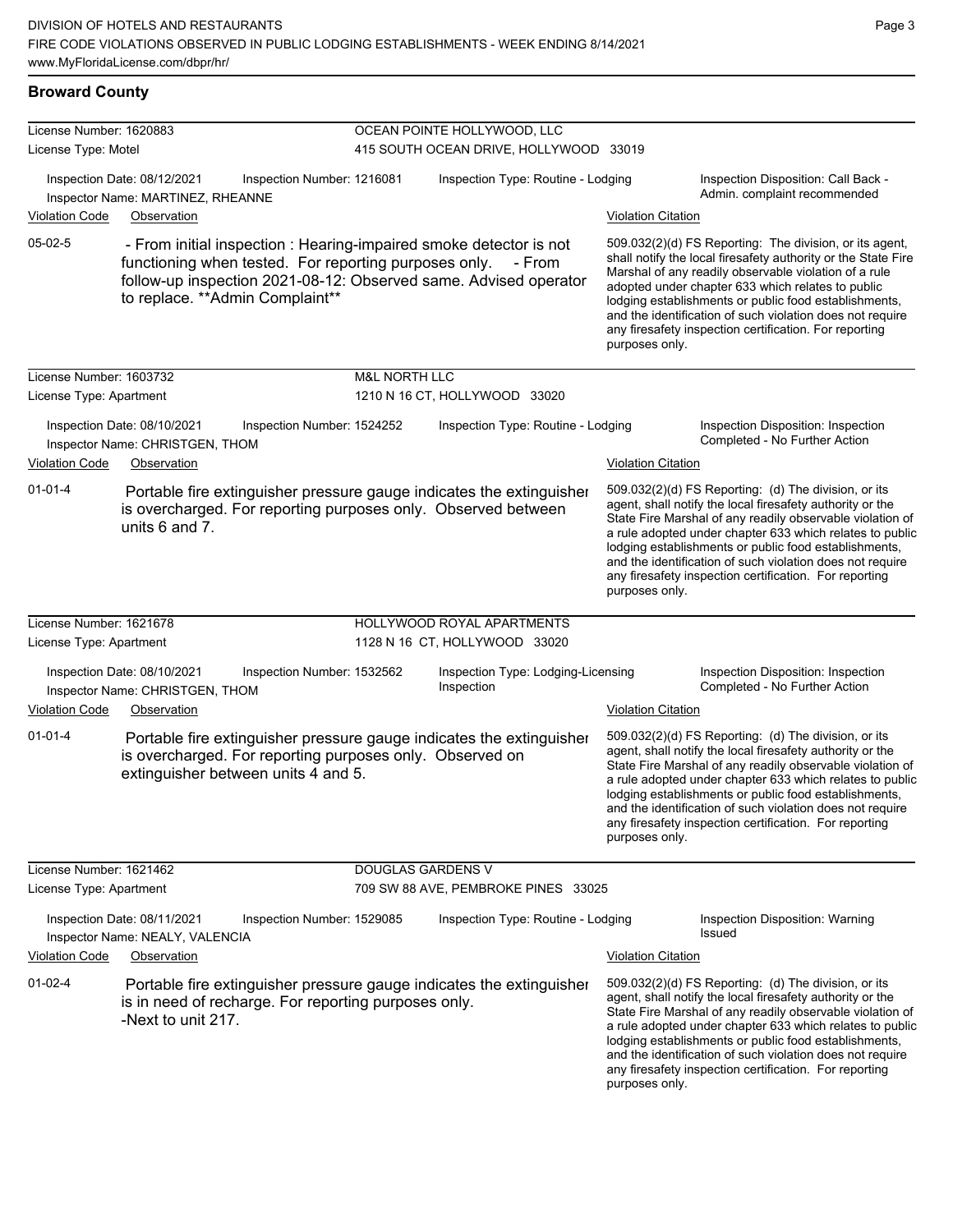| License Number: 2330649                        |                                                                                                                                                         |                            | KINA HIALEAH  |                                                                                                                                         |                                                                                                                                                                                                                                                                                                                                                                                                                                              |                                                                                                                                                                                                                                                                                                                                                                                                                                                                                                                                                                                                                                                                                                  |
|------------------------------------------------|---------------------------------------------------------------------------------------------------------------------------------------------------------|----------------------------|---------------|-----------------------------------------------------------------------------------------------------------------------------------------|----------------------------------------------------------------------------------------------------------------------------------------------------------------------------------------------------------------------------------------------------------------------------------------------------------------------------------------------------------------------------------------------------------------------------------------------|--------------------------------------------------------------------------------------------------------------------------------------------------------------------------------------------------------------------------------------------------------------------------------------------------------------------------------------------------------------------------------------------------------------------------------------------------------------------------------------------------------------------------------------------------------------------------------------------------------------------------------------------------------------------------------------------------|
| License Type: Apartment                        |                                                                                                                                                         |                            |               | 134 EAST 9TH STREET, HIALEAH 33010                                                                                                      |                                                                                                                                                                                                                                                                                                                                                                                                                                              |                                                                                                                                                                                                                                                                                                                                                                                                                                                                                                                                                                                                                                                                                                  |
|                                                | Inspection Date: 08/12/2021<br>Inspector Name: PRIETO, EDGAR                                                                                            | Inspection Number: 1532618 |               | Inspection Type: Lodging-Licensing<br>Inspection                                                                                        |                                                                                                                                                                                                                                                                                                                                                                                                                                              | Inspection Disposition: Inspection<br>Completed - No Further Action                                                                                                                                                                                                                                                                                                                                                                                                                                                                                                                                                                                                                              |
| <b>Violation Code</b>                          | Observation                                                                                                                                             |                            |               |                                                                                                                                         | <b>Violation Citation</b>                                                                                                                                                                                                                                                                                                                                                                                                                    |                                                                                                                                                                                                                                                                                                                                                                                                                                                                                                                                                                                                                                                                                                  |
| $04 - 01 - 4$                                  | reporting purposes only. By unit #112.                                                                                                                  |                            |               | Trouble/alarm light illuminated on the fire alarm control panel. For                                                                    | purposes only.                                                                                                                                                                                                                                                                                                                                                                                                                               | 509.032(2)(d) FS Reporting: The division, or its agent,<br>shall notify the local firesafety authority or the State Fire<br>Marshal of any readily observable violation of a rule<br>adopted under chapter 633 which relates to public<br>lodging establishments or public food establishments,<br>and the identification of such violation does not require<br>any firesafety inspection certification. For reporting                                                                                                                                                                                                                                                                           |
| License Number: 2317560                        |                                                                                                                                                         |                            |               | AVAZ INVESTMENT GROUP INC                                                                                                               |                                                                                                                                                                                                                                                                                                                                                                                                                                              |                                                                                                                                                                                                                                                                                                                                                                                                                                                                                                                                                                                                                                                                                                  |
| License Type: Apartment                        |                                                                                                                                                         |                            |               | 1135 W 76 ST, HIALEAH 33016                                                                                                             |                                                                                                                                                                                                                                                                                                                                                                                                                                              |                                                                                                                                                                                                                                                                                                                                                                                                                                                                                                                                                                                                                                                                                                  |
| <b>Violation Code</b>                          | Inspection Date: 08/11/2021<br>Inspector Name: CRUZ, EDGAR<br>Observation                                                                               | Inspection Number: 1527915 |               | Inspection Type: Routine - Lodging                                                                                                      | <b>Violation Citation</b>                                                                                                                                                                                                                                                                                                                                                                                                                    | Inspection Disposition: Inspection<br>Completed - No Further Action                                                                                                                                                                                                                                                                                                                                                                                                                                                                                                                                                                                                                              |
| $01 - 06 - 4$                                  | to the fire extinguisher. For reporting purposes only.<br>Violation**                                                                                   |                            |               | Portable fire extinguisher locked in a box with no means of access<br>Observed no breaking device available by unit #2 and #8. **Repeat | 509.032(2)(d) FS Reporting: (d) The division, or its<br>agent, shall notify the local firesafety authority or the<br>State Fire Marshal of any readily observable violation of<br>a rule adopted under chapter 633 which relates to public<br>lodging establishments or public food establishments,<br>and the identification of such violation does not require<br>any firesafety inspection certification. For reporting<br>purposes only. |                                                                                                                                                                                                                                                                                                                                                                                                                                                                                                                                                                                                                                                                                                  |
| License Number: 2320362                        |                                                                                                                                                         |                            | 2225 BUILDING |                                                                                                                                         |                                                                                                                                                                                                                                                                                                                                                                                                                                              |                                                                                                                                                                                                                                                                                                                                                                                                                                                                                                                                                                                                                                                                                                  |
| License Type: Apartment                        |                                                                                                                                                         |                            |               | 2225 W 60 ST, HIALEAH 330164476                                                                                                         |                                                                                                                                                                                                                                                                                                                                                                                                                                              |                                                                                                                                                                                                                                                                                                                                                                                                                                                                                                                                                                                                                                                                                                  |
|                                                | Inspection Date: 08/12/2021<br>Inspector Name: CRUZ, EDGAR                                                                                              | Inspection Number: 1525155 |               | Inspection Type: Routine - Lodging                                                                                                      |                                                                                                                                                                                                                                                                                                                                                                                                                                              | Inspection Disposition: Warning<br>Issued                                                                                                                                                                                                                                                                                                                                                                                                                                                                                                                                                                                                                                                        |
| <b>Violation Code</b>                          | Observation                                                                                                                                             |                            |               |                                                                                                                                         | <b>Violation Citation</b>                                                                                                                                                                                                                                                                                                                                                                                                                    |                                                                                                                                                                                                                                                                                                                                                                                                                                                                                                                                                                                                                                                                                                  |
| $01 - 06 - 4$                                  | to the fire extinguisher. For reporting purposes only.<br>Observed no glass breaking devices on fire extinguisher by<br>elevators. **Repeat Violation** |                            |               | Portable fire extinguisher locked in a box with no means of access                                                                      | purposes only.                                                                                                                                                                                                                                                                                                                                                                                                                               | 509.032(2)(d) FS Reporting: (d) The division, or its<br>agent, shall notify the local firesafety authority or the<br>State Fire Marshal of any readily observable violation of<br>a rule adopted under chapter 633 which relates to public<br>lodging establishments or public food establishments,<br>and the identification of such violation does not require<br>any firesafety inspection certification. For reporting                                                                                                                                                                                                                                                                       |
| License Number: 2329454<br>License Type: Hotel |                                                                                                                                                         |                            |               | COURTYARD BY MARRIOTT MIAMI COCONUT GROVE<br>2649 S BAYSHORE DR, MIAMI 33133                                                            |                                                                                                                                                                                                                                                                                                                                                                                                                                              |                                                                                                                                                                                                                                                                                                                                                                                                                                                                                                                                                                                                                                                                                                  |
|                                                |                                                                                                                                                         |                            |               |                                                                                                                                         |                                                                                                                                                                                                                                                                                                                                                                                                                                              |                                                                                                                                                                                                                                                                                                                                                                                                                                                                                                                                                                                                                                                                                                  |
|                                                | Inspection Date: 08/10/2021<br>Inspector Name: MASKASEM, SUPPACHAI                                                                                      | Inspection Number: 1159786 |               | Inspection Type: Routine - Lodging                                                                                                      |                                                                                                                                                                                                                                                                                                                                                                                                                                              | Inspection Disposition: Inspection<br>Completed - No Further Action                                                                                                                                                                                                                                                                                                                                                                                                                                                                                                                                                                                                                              |
| <b>Violation Code</b>                          | Observation                                                                                                                                             |                            |               |                                                                                                                                         | <b>Violation Citation</b>                                                                                                                                                                                                                                                                                                                                                                                                                    |                                                                                                                                                                                                                                                                                                                                                                                                                                                                                                                                                                                                                                                                                                  |
| $08-01-4$                                      | reporting purposes only.                                                                                                                                |                            |               | Boiler certificate or insurance inspector's boiler report expired. For                                                                  |                                                                                                                                                                                                                                                                                                                                                                                                                                              | 61C-1.004(10) FAC and 509.032(2)(d) FS Reporting:<br>61C-1.004(10) The insurance inspector's boiler report is<br>required annually for power boilers and high<br>pressure/high temperature boilers and biannually for low<br>pressure steam or vapor heating boilers. 509.032(2)(d)<br>The division, or its agent, shall notify the local firesafety<br>authority or the State Fire Marshal of any readily<br>observable violation of a rule adopted under chapter 633<br>which relates to public lodging establishments or public<br>food establishments, and the identification of such<br>violation does not require any firesafety inspection<br>certification. For reporting purposes only. |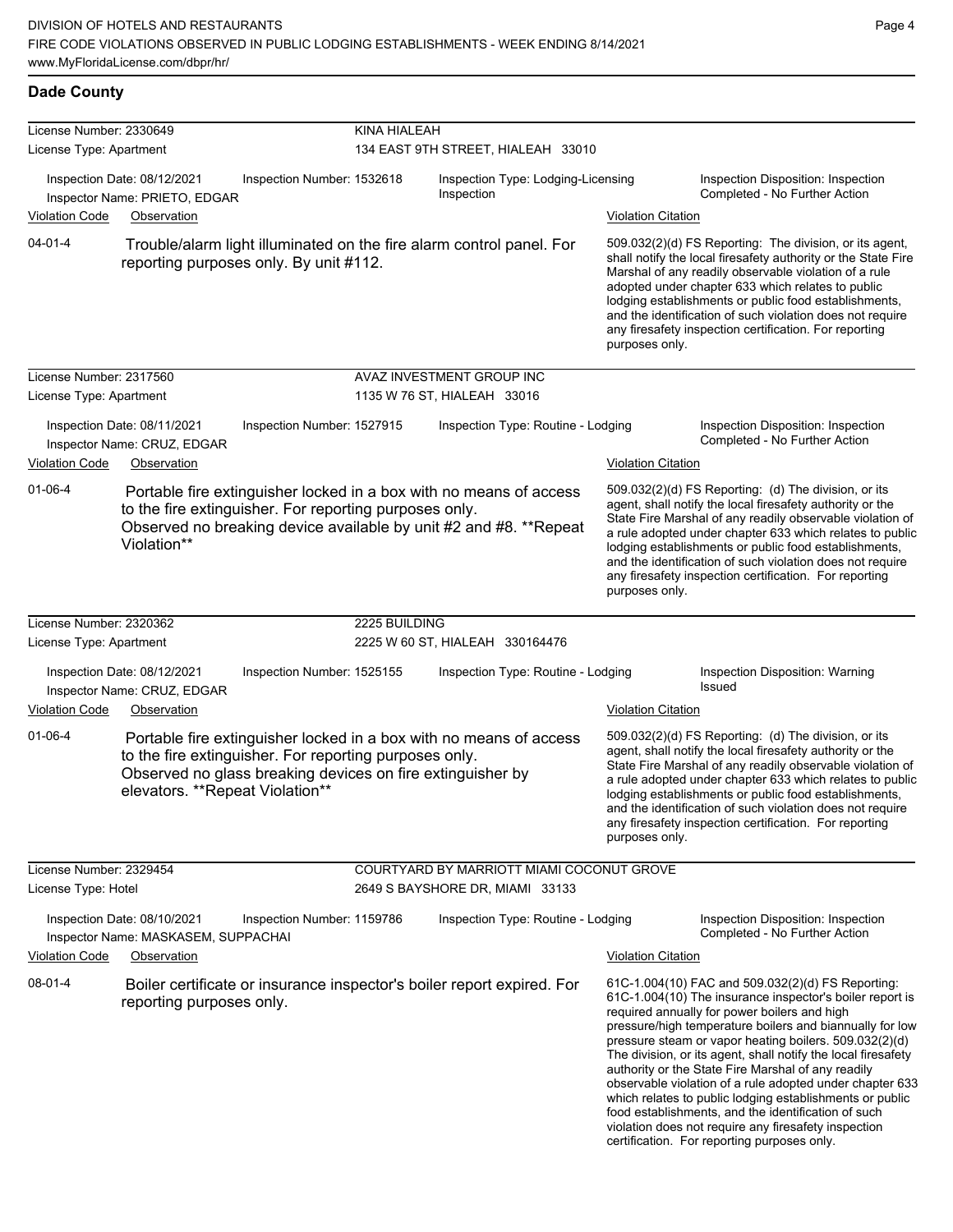|--|--|

| <b>Dade County</b>                                 |                                                                                                                                                              |                |                                                                |                                                                                                                                                                                                                                                                                                                                                                                                                                              |                                                                                                                                                                                                                                                                                                                                                                                                                            |  |
|----------------------------------------------------|--------------------------------------------------------------------------------------------------------------------------------------------------------------|----------------|----------------------------------------------------------------|----------------------------------------------------------------------------------------------------------------------------------------------------------------------------------------------------------------------------------------------------------------------------------------------------------------------------------------------------------------------------------------------------------------------------------------------|----------------------------------------------------------------------------------------------------------------------------------------------------------------------------------------------------------------------------------------------------------------------------------------------------------------------------------------------------------------------------------------------------------------------------|--|
| License Number: 2300279<br>License Type: Apartment |                                                                                                                                                              | LIETUVOS HOUSE | 2238 SW 9 ST, MIAMI 33135                                      |                                                                                                                                                                                                                                                                                                                                                                                                                                              |                                                                                                                                                                                                                                                                                                                                                                                                                            |  |
| Inspection Date: 08/12/2021                        | Inspection Number: 1514785<br>Inspector Name: GARCIA, B OSCAR                                                                                                |                | Inspection Type: Routine - Lodging                             |                                                                                                                                                                                                                                                                                                                                                                                                                                              | Inspection Disposition: Inspection<br>Completed - No Further Action                                                                                                                                                                                                                                                                                                                                                        |  |
| <b>Violation Code</b>                              | Observation                                                                                                                                                  |                |                                                                | <b>Violation Citation</b>                                                                                                                                                                                                                                                                                                                                                                                                                    |                                                                                                                                                                                                                                                                                                                                                                                                                            |  |
| $01 - 06 - 4$                                      | Portable fire extinguisher locked in a box with no means of access<br>to the fire extinguisher. For reporting purposes only.                                 |                |                                                                | purposes only.                                                                                                                                                                                                                                                                                                                                                                                                                               | 509.032(2)(d) FS Reporting: (d) The division, or its<br>agent, shall notify the local firesafety authority or the<br>State Fire Marshal of any readily observable violation of<br>a rule adopted under chapter 633 which relates to public<br>lodging establishments or public food establishments,<br>and the identification of such violation does not require<br>any firesafety inspection certification. For reporting |  |
| License Number: 2309933                            |                                                                                                                                                              |                | 1035 9TH STREET SOUTH BEACH                                    |                                                                                                                                                                                                                                                                                                                                                                                                                                              |                                                                                                                                                                                                                                                                                                                                                                                                                            |  |
| License Type: Apartment                            |                                                                                                                                                              |                | 1035 9 ST, MIAMI BEACH 33139                                   |                                                                                                                                                                                                                                                                                                                                                                                                                                              |                                                                                                                                                                                                                                                                                                                                                                                                                            |  |
| Inspection Date: 08/10/2021                        | Inspection Number: 1524011<br>Inspector Name: WILLIAMS, ALFREDA                                                                                              |                | Inspection Type: Routine - Lodging                             |                                                                                                                                                                                                                                                                                                                                                                                                                                              | Inspection Disposition: Inspection<br>Completed - No Further Action                                                                                                                                                                                                                                                                                                                                                        |  |
| <b>Violation Code</b>                              | Observation                                                                                                                                                  |                |                                                                | <b>Violation Citation</b>                                                                                                                                                                                                                                                                                                                                                                                                                    |                                                                                                                                                                                                                                                                                                                                                                                                                            |  |
| $01 - 02 - 4$                                      | Portable fire extinguisher pressure gauge indicates the extinguisher<br>is in need of recharge. For reporting purposes only.<br>Next to apartment 23.        |                |                                                                | 509.032(2)(d) FS Reporting: (d) The division, or its<br>agent, shall notify the local firesafety authority or the<br>State Fire Marshal of any readily observable violation of<br>a rule adopted under chapter 633 which relates to public<br>lodging establishments or public food establishments,<br>and the identification of such violation does not require<br>any firesafety inspection certification. For reporting<br>purposes only. |                                                                                                                                                                                                                                                                                                                                                                                                                            |  |
| License Number: 2326574                            |                                                                                                                                                              | ALBION HOTEL   |                                                                |                                                                                                                                                                                                                                                                                                                                                                                                                                              |                                                                                                                                                                                                                                                                                                                                                                                                                            |  |
| License Type: Hotel                                |                                                                                                                                                              |                | 1650 JAMES AVE, MIAMI BEACH 33139                              |                                                                                                                                                                                                                                                                                                                                                                                                                                              |                                                                                                                                                                                                                                                                                                                                                                                                                            |  |
| Inspection Date: 08/10/2021                        | Inspection Number: 1160006<br>Inspector Name: HODGE, KRISTEN                                                                                                 |                | Inspection Type: Routine - Lodging                             |                                                                                                                                                                                                                                                                                                                                                                                                                                              | Inspection Disposition: Warning<br>Issued                                                                                                                                                                                                                                                                                                                                                                                  |  |
| Violation Code                                     | Observation                                                                                                                                                  |                |                                                                | <b>Violation Citation</b>                                                                                                                                                                                                                                                                                                                                                                                                                    |                                                                                                                                                                                                                                                                                                                                                                                                                            |  |
| $04 - 01 - 4$                                      | Trouble/alarm light illuminated on the fire alarm control panel<br>located in office behind front desk. For reporting purposes only.<br>**Repeat Violation** |                |                                                                | purposes only.                                                                                                                                                                                                                                                                                                                                                                                                                               | 509.032(2)(d) FS Reporting: The division, or its agent,<br>shall notify the local firesafety authority or the State Fire<br>Marshal of any readily observable violation of a rule<br>adopted under chapter 633 which relates to public<br>lodging establishments or public food establishments,<br>and the identification of such violation does not require<br>any firesafety inspection certification. For reporting     |  |
| License Number: 2329266<br>License Type: Hotel     |                                                                                                                                                              |                | THE REDBURY SOUTH BEACH<br>1776 COLLINS AVE, MIAMI BEACH 33139 |                                                                                                                                                                                                                                                                                                                                                                                                                                              |                                                                                                                                                                                                                                                                                                                                                                                                                            |  |
| Inspection Date: 08/11/2021                        | Inspection Number: 1160269<br>Inspector Name: HODGE, KRISTEN                                                                                                 |                | Inspection Type: Routine - Lodging                             |                                                                                                                                                                                                                                                                                                                                                                                                                                              | Inspection Disposition: Warning<br>Issued                                                                                                                                                                                                                                                                                                                                                                                  |  |
| <b>Violation Code</b>                              | Observation                                                                                                                                                  |                |                                                                | <b>Violation Citation</b>                                                                                                                                                                                                                                                                                                                                                                                                                    |                                                                                                                                                                                                                                                                                                                                                                                                                            |  |
| $04 - 01 - 4$                                      | Trouble/alarm light illuminated on the fire alarm control panel. For<br>reporting purposes only.                                                             |                |                                                                | purposes only.                                                                                                                                                                                                                                                                                                                                                                                                                               | 509.032(2)(d) FS Reporting: The division, or its agent,<br>shall notify the local firesafety authority or the State Fire<br>Marshal of any readily observable violation of a rule<br>adopted under chapter 633 which relates to public<br>lodging establishments or public food establishments,<br>and the identification of such violation does not require<br>any firesafety inspection certification. For reporting     |  |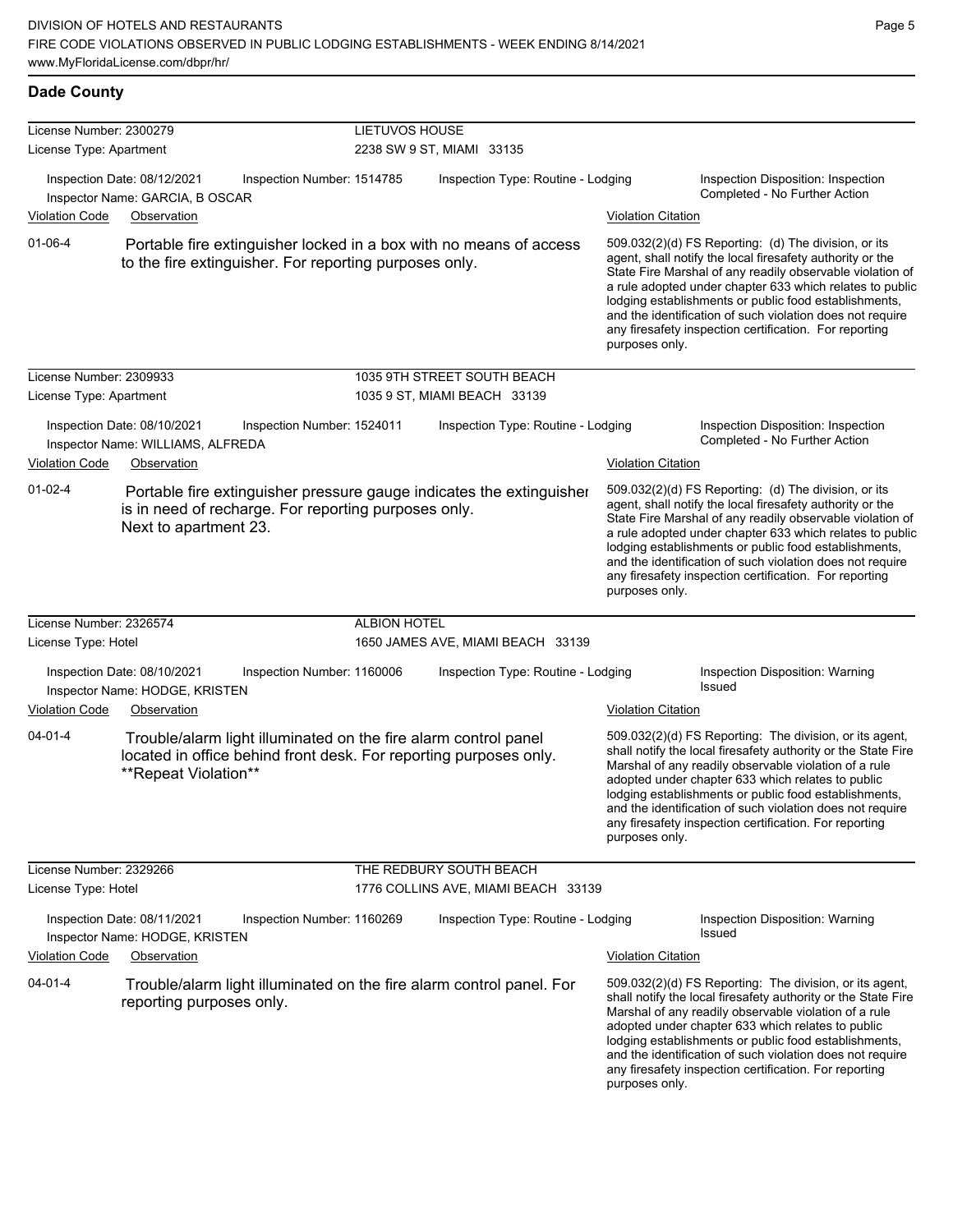| License Number: 2329483 |                                                                                                                                                                                                       |             | URBANICA FIFTH HOTEL                             |                                                                                                                                                                                                                                                                                                                                                                                                                                                                                                                                                                                                                                                                                                  |  |  |  |
|-------------------------|-------------------------------------------------------------------------------------------------------------------------------------------------------------------------------------------------------|-------------|--------------------------------------------------|--------------------------------------------------------------------------------------------------------------------------------------------------------------------------------------------------------------------------------------------------------------------------------------------------------------------------------------------------------------------------------------------------------------------------------------------------------------------------------------------------------------------------------------------------------------------------------------------------------------------------------------------------------------------------------------------------|--|--|--|
| License Type: Hotel     |                                                                                                                                                                                                       |             | 803 5 ST, MIAMI BEACH 33139                      |                                                                                                                                                                                                                                                                                                                                                                                                                                                                                                                                                                                                                                                                                                  |  |  |  |
|                         | Inspection Date: 08/11/2021<br>Inspection Number: 1157509<br>Inspector Name: WILLIAMS, ALFREDA                                                                                                        |             | Inspection Type: Lodging-Licensing<br>Inspection | Inspection Disposition: Inspection<br>Completed - No Further Action                                                                                                                                                                                                                                                                                                                                                                                                                                                                                                                                                                                                                              |  |  |  |
| <b>Violation Code</b>   | Observation                                                                                                                                                                                           |             |                                                  | <b>Violation Citation</b>                                                                                                                                                                                                                                                                                                                                                                                                                                                                                                                                                                                                                                                                        |  |  |  |
| $04 - 01 - 4$           | Trouble/alarm light illuminated on the fire alarm control panel. For<br>reporting purposes only.<br>Technician onsite, trouble alarm was no longer on by end of<br>inspection. ** Corrected On-Site** |             |                                                  | 509.032(2)(d) FS Reporting: The division, or its agent,<br>shall notify the local firesafety authority or the State Fire<br>Marshal of any readily observable violation of a rule<br>adopted under chapter 633 which relates to public<br>lodging establishments or public food establishments,<br>and the identification of such violation does not require<br>any firesafety inspection certification. For reporting<br>purposes only.                                                                                                                                                                                                                                                         |  |  |  |
| 08-03-4                 | No boiler certificate or insurance inspector's boiler report available.<br>For reporting purposes only.                                                                                               |             |                                                  | 61C-1.004(10) FAC and 509.032(2)(d) FS Reporting:<br>61C-1.004(10) The insurance inspector's boiler report is<br>required annually for power boilers and high<br>pressure/high temperature boilers and biannually for low<br>pressure steam or vapor heating boilers. 509.032(2)(d)<br>The division, or its agent, shall notify the local firesafety<br>authority or the State Fire Marshal of any readily<br>observable violation of a rule adopted under chapter 633<br>which relates to public lodging establishments or public<br>food establishments, and the identification of such<br>violation does not require any firesafety inspection<br>certification. For reporting purposes only. |  |  |  |
| License Number: 2307871 |                                                                                                                                                                                                       |             | <b>EUGENES APARTMENTS</b>                        |                                                                                                                                                                                                                                                                                                                                                                                                                                                                                                                                                                                                                                                                                                  |  |  |  |
| License Type: Apartment |                                                                                                                                                                                                       |             | 1300 EUCLID AVE, MIAMI BEACH 331393950           |                                                                                                                                                                                                                                                                                                                                                                                                                                                                                                                                                                                                                                                                                                  |  |  |  |
|                         |                                                                                                                                                                                                       |             |                                                  |                                                                                                                                                                                                                                                                                                                                                                                                                                                                                                                                                                                                                                                                                                  |  |  |  |
|                         | Inspection Date: 08/10/2021<br>Inspection Number: 1529888<br>Inspector Name: WILLIAMS, ALFREDA                                                                                                        |             | Inspection Type: Routine - Lodging               | Inspection Disposition: Inspection<br>Completed - No Further Action                                                                                                                                                                                                                                                                                                                                                                                                                                                                                                                                                                                                                              |  |  |  |
| <b>Violation Code</b>   | Observation                                                                                                                                                                                           |             |                                                  | <b>Violation Citation</b>                                                                                                                                                                                                                                                                                                                                                                                                                                                                                                                                                                                                                                                                        |  |  |  |
| $01 - 02 - 4$           | Portable fire extinguisher pressure gauge indicates the extinguisher<br>is in need of recharge. For reporting purposes only.<br>1300 Building                                                         |             |                                                  | 509.032(2)(d) FS Reporting: (d) The division, or its<br>agent, shall notify the local firesafety authority or the<br>State Fire Marshal of any readily observable violation of<br>a rule adopted under chapter 633 which relates to public<br>lodging establishments or public food establishments,<br>and the identification of such violation does not require<br>any firesafety inspection certification. For reporting<br>purposes only.                                                                                                                                                                                                                                                     |  |  |  |
| License Number: 2305038 |                                                                                                                                                                                                       | PORTAS APTS |                                                  |                                                                                                                                                                                                                                                                                                                                                                                                                                                                                                                                                                                                                                                                                                  |  |  |  |
| License Type: Apartment |                                                                                                                                                                                                       |             | 944 JEFFERSON AVE, MIAMI BEACH 331398468         |                                                                                                                                                                                                                                                                                                                                                                                                                                                                                                                                                                                                                                                                                                  |  |  |  |
|                         | Inspection Date: 08/09/2021<br>Inspection Number: 1518263<br>Inspector Name: WILLIAMS, ALFREDA                                                                                                        |             | Inspection Type: Routine - Lodging               | Inspection Disposition: Inspection<br>Completed - No Further Action                                                                                                                                                                                                                                                                                                                                                                                                                                                                                                                                                                                                                              |  |  |  |
| <b>Violation Code</b>   | Observation                                                                                                                                                                                           |             |                                                  | <b>Violation Citation</b>                                                                                                                                                                                                                                                                                                                                                                                                                                                                                                                                                                                                                                                                        |  |  |  |
| $01 - 02 - 4$           | Portable fire extinguisher pressure gauge indicates the extinguisher<br>is in need of recharge. For reporting purposes only.<br>On 1st floor.                                                         |             |                                                  | 509.032(2)(d) FS Reporting: (d) The division, or its<br>agent, shall notify the local firesafety authority or the<br>State Fire Marshal of any readily observable violation of<br>a rule adopted under chapter 633 which relates to public<br>lodging establishments or public food establishments,<br>and the identification of such violation does not require<br>any firesafety inspection certification. For reporting                                                                                                                                                                                                                                                                       |  |  |  |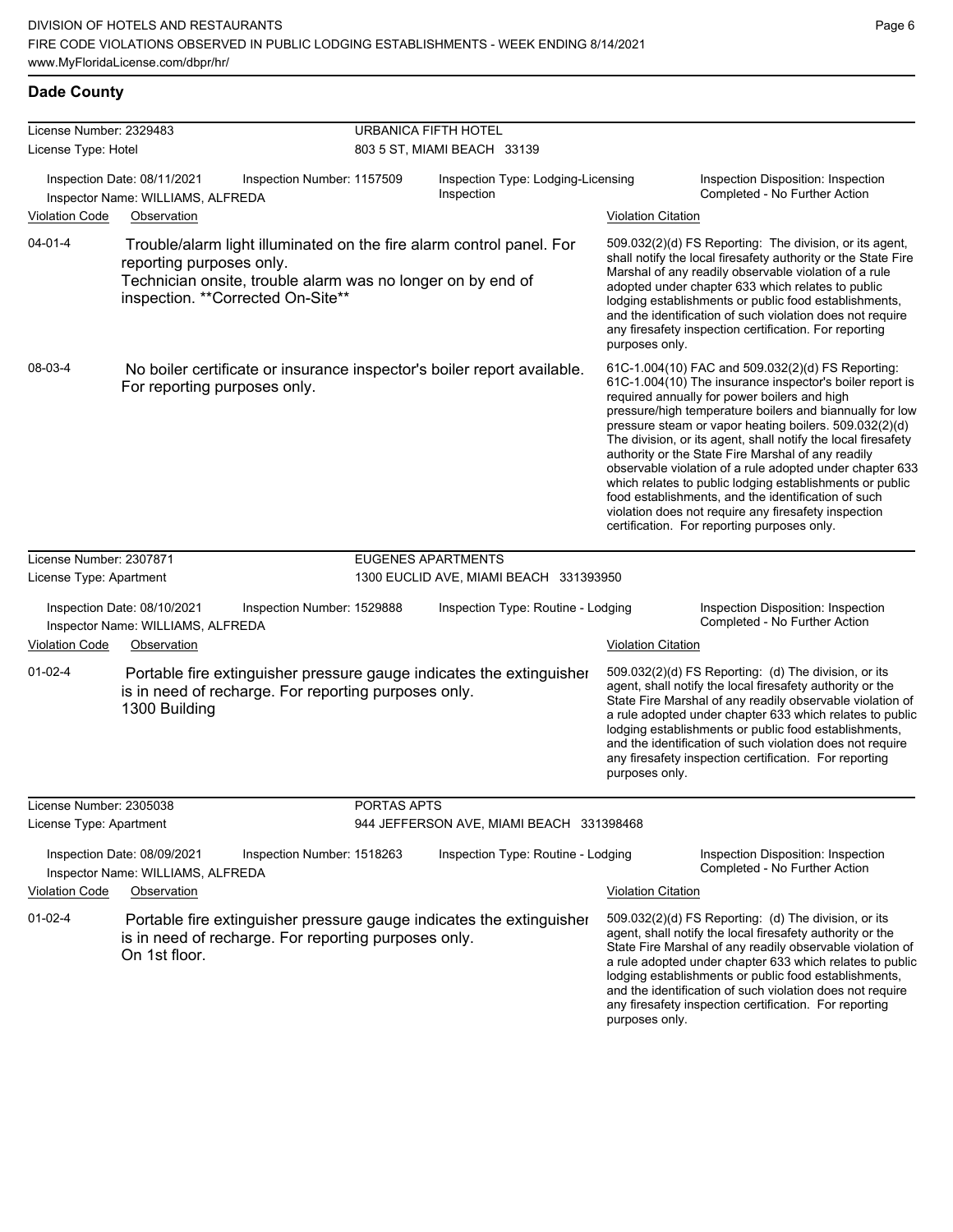| License Number: 2329399 |                                                                               |                                                        | <b>DESIGN SUITES MIAMI BEACH</b> |                                                                                                                                         |                           |                                                                                                                                                                                                                                                                                                                                                                                                                                                                                                                                                                                                                                                                                                  |  |
|-------------------------|-------------------------------------------------------------------------------|--------------------------------------------------------|----------------------------------|-----------------------------------------------------------------------------------------------------------------------------------------|---------------------------|--------------------------------------------------------------------------------------------------------------------------------------------------------------------------------------------------------------------------------------------------------------------------------------------------------------------------------------------------------------------------------------------------------------------------------------------------------------------------------------------------------------------------------------------------------------------------------------------------------------------------------------------------------------------------------------------------|--|
| License Type: Hotel     |                                                                               |                                                        |                                  | 5445 COLLINS AVE STE CU14, MIAMI BEACH 33140                                                                                            |                           |                                                                                                                                                                                                                                                                                                                                                                                                                                                                                                                                                                                                                                                                                                  |  |
|                         | Inspection Date: 08/09/2021<br>Inspector Name: UNZAGA, MILADYS                | Inspection Number: 1161964                             | Inspection Type: Complaint Full  |                                                                                                                                         |                           | Inspection Disposition: Inspection<br>Completed - No Further Action                                                                                                                                                                                                                                                                                                                                                                                                                                                                                                                                                                                                                              |  |
| <b>Violation Code</b>   | Observation                                                                   |                                                        |                                  |                                                                                                                                         | <b>Violation Citation</b> |                                                                                                                                                                                                                                                                                                                                                                                                                                                                                                                                                                                                                                                                                                  |  |
| $01 - 06 - 4$           |                                                                               | to the fire extinguisher. For reporting purposes only. |                                  | Portable fire extinguisher locked in a box with no means of access                                                                      | purposes only.            | 509.032(2)(d) FS Reporting: (d) The division, or its<br>agent, shall notify the local firesafety authority or the<br>State Fire Marshal of any readily observable violation of<br>a rule adopted under chapter 633 which relates to public<br>lodging establishments or public food establishments,<br>and the identification of such violation does not require<br>any firesafety inspection certification. For reporting                                                                                                                                                                                                                                                                       |  |
| License Number: 2323650 |                                                                               |                                                        |                                  | THE PALMS SOUTH BEACH HOTEL                                                                                                             |                           |                                                                                                                                                                                                                                                                                                                                                                                                                                                                                                                                                                                                                                                                                                  |  |
| License Type: Hotel     |                                                                               |                                                        |                                  | 3025 COLLINS AVE, MIAMI BEACH 331404106                                                                                                 |                           |                                                                                                                                                                                                                                                                                                                                                                                                                                                                                                                                                                                                                                                                                                  |  |
| <b>Violation Code</b>   | Inspection Date: 08/10/2021<br>Inspector Name: UNZAGA, MILADYS<br>Observation | Inspection Number: 1161982                             |                                  | Inspection Type: Complaint Full                                                                                                         | <b>Violation Citation</b> | Inspection Disposition: Inspection<br>Completed - No Further Action                                                                                                                                                                                                                                                                                                                                                                                                                                                                                                                                                                                                                              |  |
| $04 - 01 - 4$           | reporting purposes only.                                                      |                                                        |                                  | Trouble/alarm light illuminated on the fire alarm control panel. For                                                                    | purposes only.            | 509.032(2)(d) FS Reporting: The division, or its agent,<br>shall notify the local firesafety authority or the State Fire<br>Marshal of any readily observable violation of a rule<br>adopted under chapter 633 which relates to public<br>lodging establishments or public food establishments,<br>and the identification of such violation does not require<br>any firesafety inspection certification. For reporting                                                                                                                                                                                                                                                                           |  |
| License Number: 2310437 |                                                                               |                                                        |                                  | MONTMARTROISE USA LLC                                                                                                                   |                           |                                                                                                                                                                                                                                                                                                                                                                                                                                                                                                                                                                                                                                                                                                  |  |
| License Type: Apartment |                                                                               |                                                        |                                  | 1830 - 1840 STREASURE DR, MIAMI BEACH 33141                                                                                             |                           |                                                                                                                                                                                                                                                                                                                                                                                                                                                                                                                                                                                                                                                                                                  |  |
|                         | Inspection Date: 08/12/2021<br>Inspector Name: PRIETO, VICENTE                | Inspection Number: 1520973                             |                                  | Inspection Type: Routine - Lodging                                                                                                      |                           | Inspection Disposition: Inspection<br>Completed - No Further Action                                                                                                                                                                                                                                                                                                                                                                                                                                                                                                                                                                                                                              |  |
| <b>Violation Code</b>   | Observation                                                                   |                                                        |                                  |                                                                                                                                         | <b>Violation Citation</b> |                                                                                                                                                                                                                                                                                                                                                                                                                                                                                                                                                                                                                                                                                                  |  |
| $01 - 05 - 4$           | at the east side of the building.                                             |                                                        |                                  | Portable fire extinguisher obstructed/not accessible. For reporting<br>purposes only. Observed extinguisher box without breaking device | purposes only.            | 509.032(2)(d) FS Reporting: (d) The division, or its<br>agent, shall notify the local firesafety authority or the<br>State Fire Marshal of any readily observable violation of<br>a rule adopted under chapter 633 which relates to public<br>lodging establishments or public food establishments,<br>and the identification of such violation does not require<br>any firesafety inspection certification. For reporting                                                                                                                                                                                                                                                                       |  |
| License Number: 2330393 |                                                                               |                                                        |                                  | TREASURES ON THE BAY                                                                                                                    |                           |                                                                                                                                                                                                                                                                                                                                                                                                                                                                                                                                                                                                                                                                                                  |  |
| License Type: Apartment |                                                                               |                                                        |                                  | 1900 S TREASURE DR, OFFICE, NORTH BAY VILLAGE 33141                                                                                     |                           |                                                                                                                                                                                                                                                                                                                                                                                                                                                                                                                                                                                                                                                                                                  |  |
|                         | Inspection Date: 08/12/2021<br>Inspector Name: PRIETO, VICENTE                | Inspection Number: 1517656                             |                                  | Inspection Type: Routine - Lodging                                                                                                      |                           | Inspection Disposition: Inspection<br>Completed - No Further Action                                                                                                                                                                                                                                                                                                                                                                                                                                                                                                                                                                                                                              |  |
| <b>Violation Code</b>   | Observation                                                                   |                                                        |                                  |                                                                                                                                         | <b>Violation Citation</b> |                                                                                                                                                                                                                                                                                                                                                                                                                                                                                                                                                                                                                                                                                                  |  |
| 08-03-4                 | For reporting purposes only.                                                  |                                                        |                                  | No boiler certificate or insurance inspector's boiler report available.                                                                 |                           | 61C-1.004(10) FAC and 509.032(2)(d) FS Reporting:<br>61C-1.004(10) The insurance inspector's boiler report is<br>required annually for power boilers and high<br>pressure/high temperature boilers and biannually for low<br>pressure steam or vapor heating boilers. 509.032(2)(d)<br>The division, or its agent, shall notify the local firesafety<br>authority or the State Fire Marshal of any readily<br>observable violation of a rule adopted under chapter 633<br>which relates to public lodging establishments or public<br>food establishments, and the identification of such<br>violation does not require any firesafety inspection<br>certification. For reporting purposes only. |  |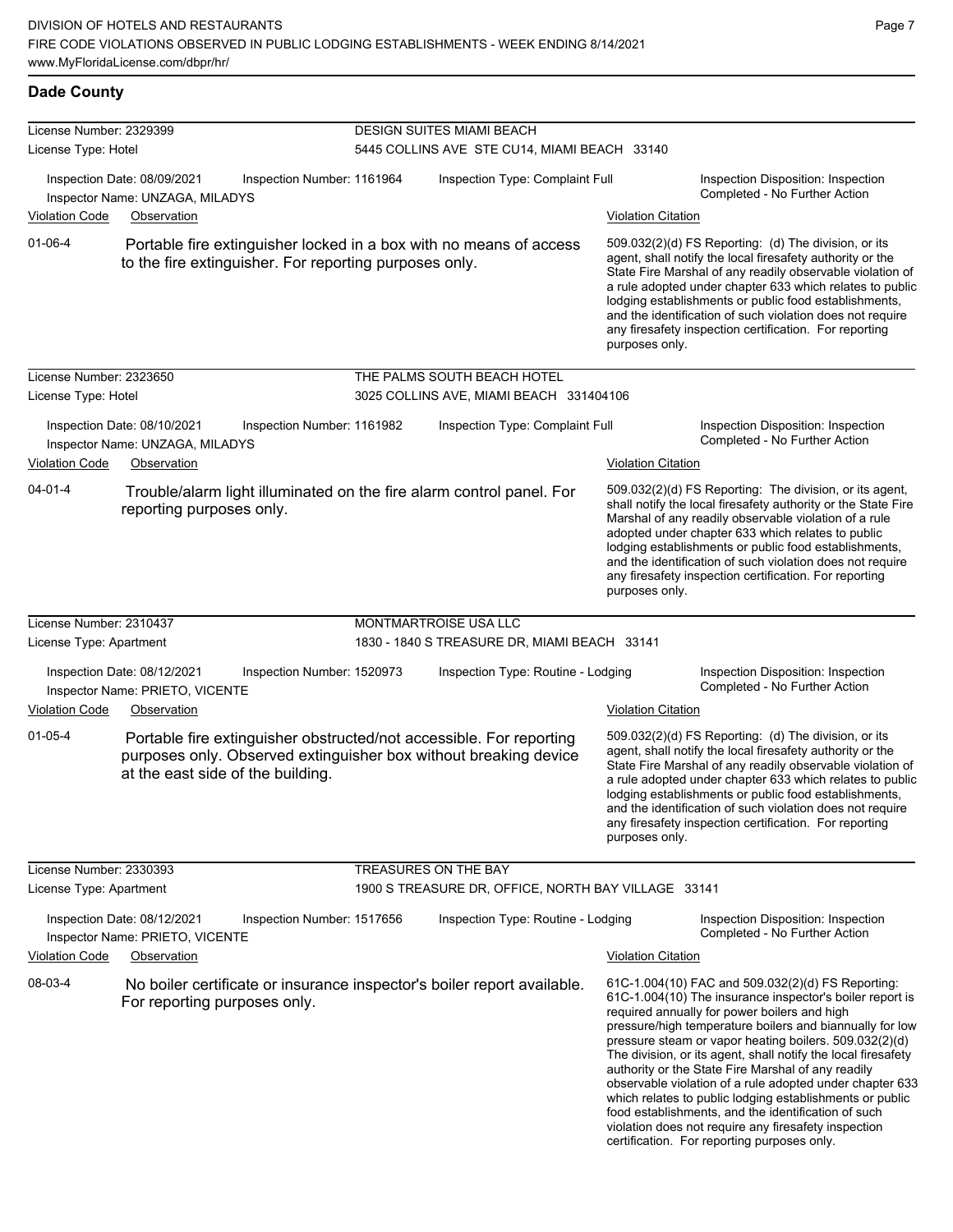| License Number: 2330650 |                                                                   | <b>1575 LIBERTY CITY</b>                                                                                                                                                                                    |                                                  |                           |                                                                                                                                                                                                                                                                                                                                                                                                                            |
|-------------------------|-------------------------------------------------------------------|-------------------------------------------------------------------------------------------------------------------------------------------------------------------------------------------------------------|--------------------------------------------------|---------------------------|----------------------------------------------------------------------------------------------------------------------------------------------------------------------------------------------------------------------------------------------------------------------------------------------------------------------------------------------------------------------------------------------------------------------------|
| License Type: Apartment |                                                                   |                                                                                                                                                                                                             | 1575 NW 59 ST, MIAMI 33142                       |                           |                                                                                                                                                                                                                                                                                                                                                                                                                            |
|                         | Inspection Date: 08/12/2021<br>Inspector Name: CONCEPCION, ADRIEL | Inspection Number: 1513092                                                                                                                                                                                  | Inspection Type: Lodging-Licensing<br>Inspection |                           | Inspection Disposition: Call Back -<br>Complied                                                                                                                                                                                                                                                                                                                                                                            |
| <b>Violation Code</b>   | Observation                                                       |                                                                                                                                                                                                             |                                                  | <b>Violation Citation</b> |                                                                                                                                                                                                                                                                                                                                                                                                                            |
| $01 - 05 - 4$           |                                                                   | - From initial inspection : Observed breaking device missing for<br>access extinguisher on first floor. For reporting purposes only.<br>From follow-up inspection 2021-08-12: ** Time Extended**            |                                                  | purposes only.            | 509.032(2)(d) FS Reporting: (d) The division, or its<br>agent, shall notify the local firesafety authority or the<br>State Fire Marshal of any readily observable violation of<br>a rule adopted under chapter 633 which relates to public<br>lodging establishments or public food establishments,<br>and the identification of such violation does not require<br>any firesafety inspection certification. For reporting |
| License Number: 2306795 |                                                                   | 7050 FLAGLER                                                                                                                                                                                                |                                                  |                           |                                                                                                                                                                                                                                                                                                                                                                                                                            |
| License Type: Apartment |                                                                   |                                                                                                                                                                                                             | 7050 W FLAGLER, MIAMI 33144                      |                           |                                                                                                                                                                                                                                                                                                                                                                                                                            |
|                         | Inspection Date: 08/10/2021<br>Inspector Name: MARTINEZ, YANET    | Inspection Number: 1528362                                                                                                                                                                                  | Inspection Type: Routine - Lodging               |                           | Inspection Disposition: Inspection<br>Completed - No Further Action                                                                                                                                                                                                                                                                                                                                                        |
| <b>Violation Code</b>   | Observation                                                       |                                                                                                                                                                                                             |                                                  | <b>Violation Citation</b> |                                                                                                                                                                                                                                                                                                                                                                                                                            |
| $01 - 02 - 4$           |                                                                   | Portable fire extinguisher pressure gauge indicates the extinguisher<br>is in need of recharge. For reporting purposes only. Observed fire<br>extinguisher located on second floor between units 25 and 26. |                                                  | purposes only.            | 509.032(2)(d) FS Reporting: (d) The division, or its<br>agent, shall notify the local firesafety authority or the<br>State Fire Marshal of any readily observable violation of<br>a rule adopted under chapter 633 which relates to public<br>lodging establishments or public food establishments,<br>and the identification of such violation does not require<br>any firesafety inspection certification. For reporting |
| License Number: 2329450 |                                                                   |                                                                                                                                                                                                             | <b>HOME2 SUITES BY HILTON DORAL</b>              |                           |                                                                                                                                                                                                                                                                                                                                                                                                                            |
| License Type: Hotel     |                                                                   |                                                                                                                                                                                                             | 8852 NW 26 ST, DORAL 33172                       |                           |                                                                                                                                                                                                                                                                                                                                                                                                                            |
|                         | Inspection Date: 08/13/2021<br>Inspector Name: ALVAREZ, MARGARET  | Inspection Number: 1159806                                                                                                                                                                                  | Inspection Type: Routine - Lodging               |                           | Inspection Disposition: Inspection<br>Completed - No Further Action                                                                                                                                                                                                                                                                                                                                                        |
| <b>Violation Code</b>   | Observation                                                       |                                                                                                                                                                                                             |                                                  | <b>Violation Citation</b> |                                                                                                                                                                                                                                                                                                                                                                                                                            |
| 04-01-4                 | reporting purposes only.                                          | Trouble/alarm light illuminated on the fire alarm control panel. For                                                                                                                                        |                                                  |                           | 509.032(2)(d) FS Reporting: The division, or its agent,<br>shall notify the local firesafety authority or the State Fire<br>Marshal of any readily observable violation of a rule<br>adopted under chapter 633 which relates to public<br>lodging establishments or public food establishments,<br>and the identification of such violation does not require                                                               |

any firesafety inspection certification. For reporting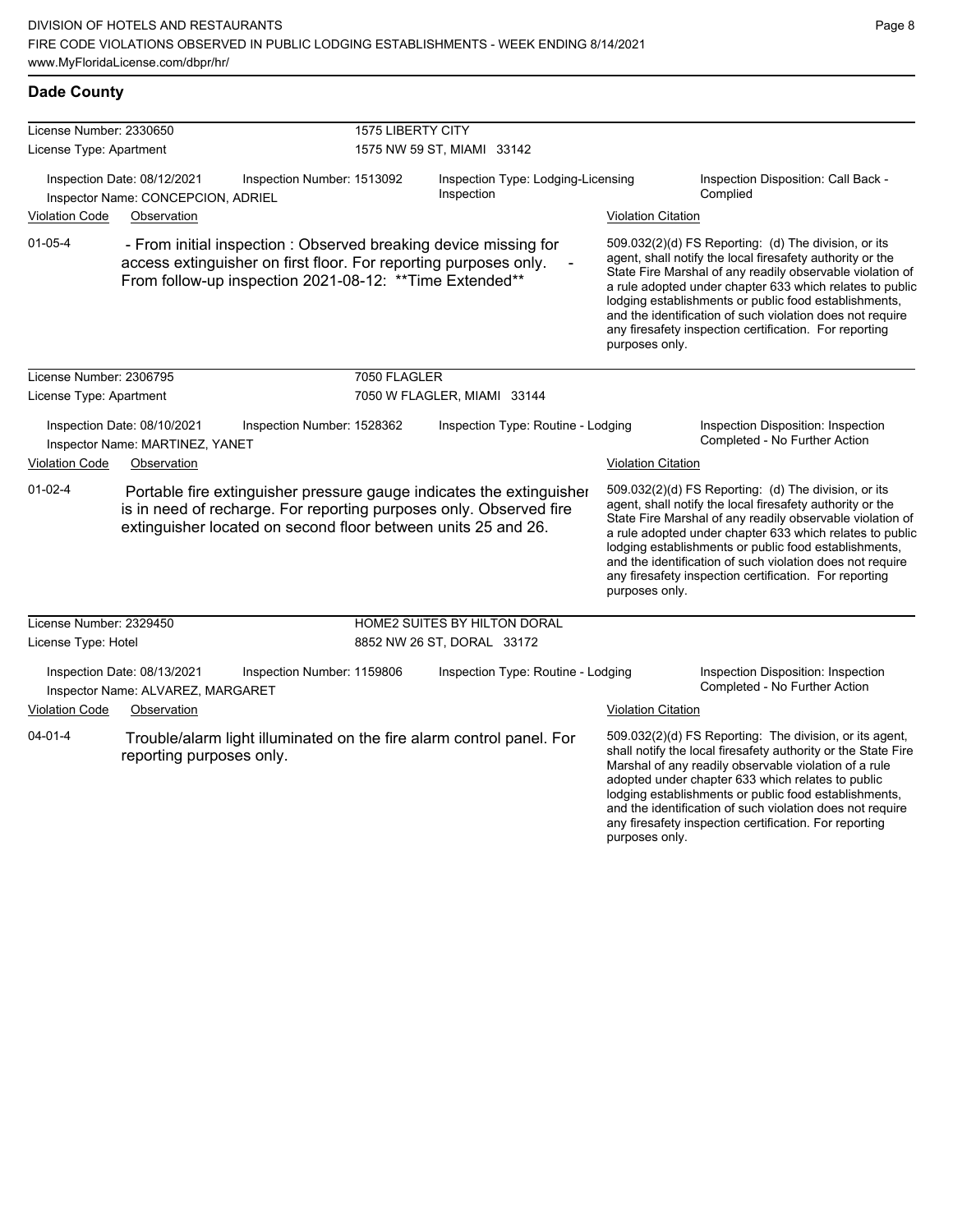### **Duval County**

| License Number: 2602493 |                                                                   |                                                                                                                                                                                                                                                      | <b>EASTSIDE TERRACE APARTMENTS</b>               |                           |                                                                                                                                                                                                                                                                                                                                                                                                                            |
|-------------------------|-------------------------------------------------------------------|------------------------------------------------------------------------------------------------------------------------------------------------------------------------------------------------------------------------------------------------------|--------------------------------------------------|---------------------------|----------------------------------------------------------------------------------------------------------------------------------------------------------------------------------------------------------------------------------------------------------------------------------------------------------------------------------------------------------------------------------------------------------------------------|
| License Type: Apartment |                                                                   |                                                                                                                                                                                                                                                      | 1230 E 7 ST, JACKSONVILLE 322064839              |                           |                                                                                                                                                                                                                                                                                                                                                                                                                            |
|                         | Inspection Date: 08/13/2021<br>Inspector Name: PERRY, DENNIS      | Inspection Number: 1532605                                                                                                                                                                                                                           | Inspection Type: Complaint Full                  |                           | Inspection Disposition: Call Back -<br>Admin. complaint recommended                                                                                                                                                                                                                                                                                                                                                        |
| Violation Code          | Observation                                                       |                                                                                                                                                                                                                                                      |                                                  | <b>Violation Citation</b> |                                                                                                                                                                                                                                                                                                                                                                                                                            |
| $04 - 01 - 4$           |                                                                   | - From initial inspection : Trouble/alarm light illuminated on the fire<br>alarm control panel. For reporting purposes only.<br>Panel in laundry area shows trouble.<br>2021-08-13: Panel in laundry area still showing trouble alert.               | - From follow-up inspection                      | purposes only.            | 509.032(2)(d) FS Reporting: The division, or its agent,<br>shall notify the local firesafety authority or the State Fire<br>Marshal of any readily observable violation of a rule<br>adopted under chapter 633 which relates to public<br>lodging establishments or public food establishments,<br>and the identification of such violation does not require<br>any firesafety inspection certification. For reporting     |
| $04 - 01 - 4$           | reporting purposes only.                                          | Trouble/alarm light illuminated on the fire alarm control panel. For<br>Panel in laundry area shows trouble.                                                                                                                                         |                                                  | purposes only.            | 509.032(2)(d) FS Reporting: The division, or its agent,<br>shall notify the local firesafety authority or the State Fire<br>Marshal of any readily observable violation of a rule<br>adopted under chapter 633 which relates to public<br>lodging establishments or public food establishments,<br>and the identification of such violation does not require<br>any firesafety inspection certification. For reporting     |
| License Number: 2600619 |                                                                   |                                                                                                                                                                                                                                                      | GOLDEN SHORES JACKSONVILLE (JASPER)              |                           |                                                                                                                                                                                                                                                                                                                                                                                                                            |
| License Type: Apartment |                                                                   |                                                                                                                                                                                                                                                      | 7703 HARE AVE, JACKSONVILLE 32211                |                           |                                                                                                                                                                                                                                                                                                                                                                                                                            |
|                         | Inspection Date: 08/09/2021<br>Inspector Name: THOMAS, PHILIP     | Inspection Number: 1532586                                                                                                                                                                                                                           | Inspection Type: Complaint Full                  |                           | Inspection Disposition: Call Back -<br>Extension given, pending                                                                                                                                                                                                                                                                                                                                                            |
| Violation Code          | Observation                                                       |                                                                                                                                                                                                                                                      |                                                  | <b>Violation Citation</b> |                                                                                                                                                                                                                                                                                                                                                                                                                            |
| $01 - 04 - 4$           | follow-up insp                                                    | - From initial inspection : No portable fire extinguisher present on<br>the premises. For reporting purposes only.<br>Missing Fire extinguishers from wall boxes located next to units<br>including but not limited to unit 144, 150, and 176 - From |                                                  | purposes only.            | 509.032(2)(d) FS Reporting: (d) The division, or its<br>agent, shall notify the local firesafety authority or the<br>State Fire Marshal of any readily observable violation of<br>a rule adopted under chapter 633 which relates to public<br>lodging establishments or public food establishments,<br>and the identification of such violation does not require<br>any firesafety inspection certification. For reporting |
| License Number: 2613456 |                                                                   |                                                                                                                                                                                                                                                      | <b>SAN JOSE APARTMENTS</b>                       |                           |                                                                                                                                                                                                                                                                                                                                                                                                                            |
| License Type: Apartment |                                                                   |                                                                                                                                                                                                                                                      | 7008 PONCE DE LEON AVE, JACKSONVILLE 32217       |                           |                                                                                                                                                                                                                                                                                                                                                                                                                            |
|                         | Inspection Date: 08/12/2021<br>Inspector Name: JEFFERS, MARY-BETH | Inspection Number: 1532413                                                                                                                                                                                                                           | Inspection Type: Lodging-Licensing<br>Inspection |                           | Inspection Disposition: Inspection<br>Completed - No Further Action                                                                                                                                                                                                                                                                                                                                                        |
| <b>Violation Code</b>   | Observation                                                       |                                                                                                                                                                                                                                                      |                                                  | <b>Violation Citation</b> |                                                                                                                                                                                                                                                                                                                                                                                                                            |
| 02-08-4                 | #2650 near apt #2a                                                | Propane (LP gas) tank having a water capacity greater than 2.7 lbs.<br>stored under a stairwell. For reporting purposes only.<br>Propane tank great than 2.7lbs stored under stairwell of building                                                   |                                                  | purposes only.            | 509.032(2)(d) FS Reporting: (d) The division, or its<br>agent, shall notify the local firesafety authority or the<br>State Fire Marshal of any readily observable violation of<br>a rule adopted under chapter 633 which relates to public<br>lodging establishments or public food establishments,<br>and the identification of such violation does not require<br>any firesafety inspection certification. For reporting |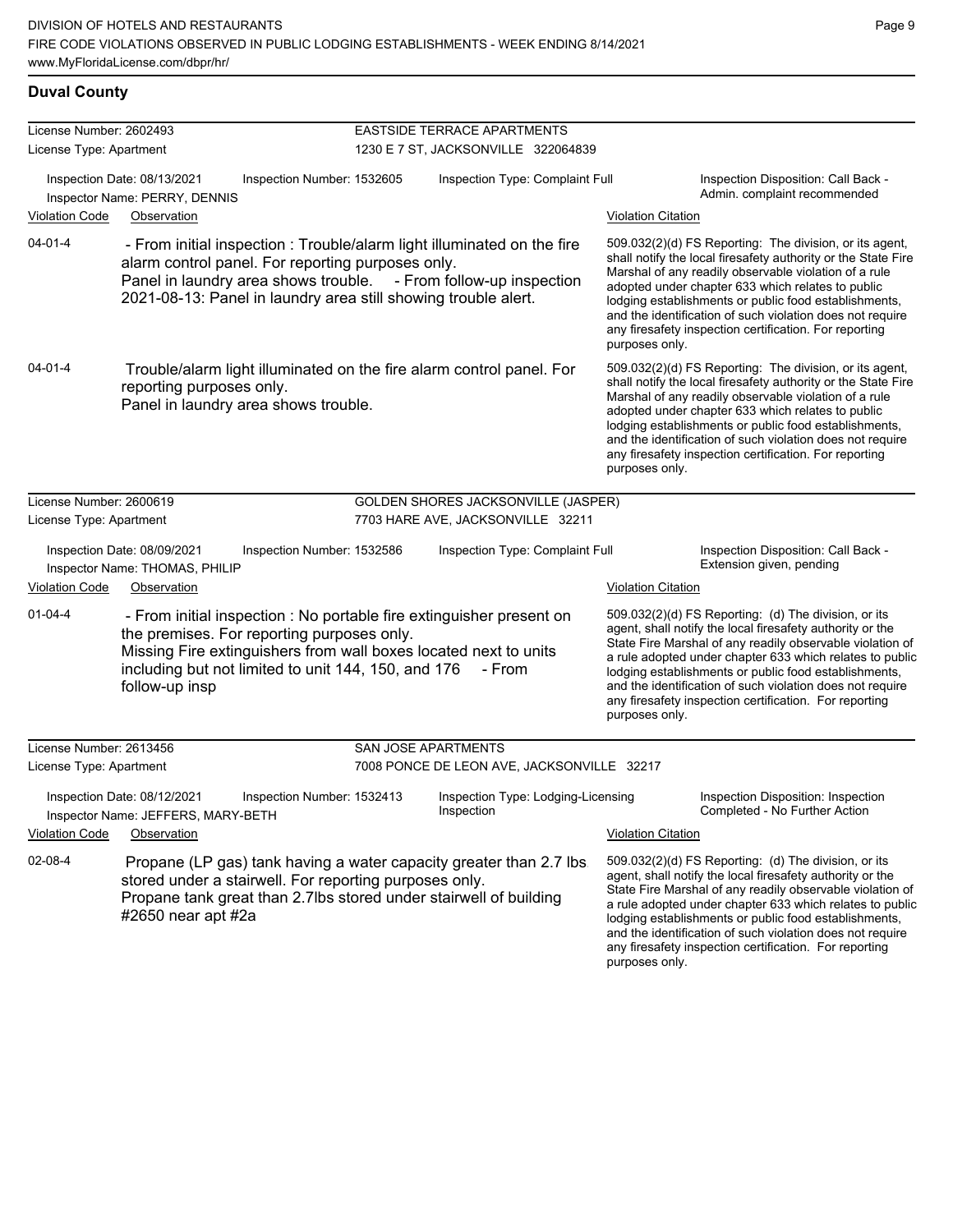### **Duval County**

| License Number: 2609702 |                                                               |                                                                                                                                                                                                                                                                         | COUNTRY INN & SUITES JACKSONVILLE SOUTH I-95 |                           |                                                                                                                                                                                                                                                                                                                                                                                                            |
|-------------------------|---------------------------------------------------------------|-------------------------------------------------------------------------------------------------------------------------------------------------------------------------------------------------------------------------------------------------------------------------|----------------------------------------------|---------------------------|------------------------------------------------------------------------------------------------------------------------------------------------------------------------------------------------------------------------------------------------------------------------------------------------------------------------------------------------------------------------------------------------------------|
| License Type: Hotel     |                                                               |                                                                                                                                                                                                                                                                         | 4690 SALISBURY RD, JACKSONVILLE 32256        |                           |                                                                                                                                                                                                                                                                                                                                                                                                            |
|                         | Inspection Date: 08/10/2021<br>Inspector Name: VILBRUN, JOSUE | Inspection Number: 1159180                                                                                                                                                                                                                                              | Inspection Type: Complaint Full              |                           | Inspection Disposition: Call Back -<br>Complied                                                                                                                                                                                                                                                                                                                                                            |
| <b>Violation Code</b>   | Observation                                                   |                                                                                                                                                                                                                                                                         |                                              | <b>Violation Citation</b> |                                                                                                                                                                                                                                                                                                                                                                                                            |
| $08-01-4$               |                                                               | - From initial inspection : Boiler certificate or insurance inspector's<br>boiler report expired. For reporting purposes only.<br>Jurisdiction 133133 exp 7-14-19 & Jurisdiction 099841 exp 7-14-19<br>Operator stated already had inspection completed but has not rec |                                              |                           | 61C-1.004(10) FAC and 509.032(2)(d) FS Reporting:<br>61C-1.004(10) The insurance inspector's boiler report is<br>required annually for power boilers and high<br>pressure/high temperature boilers and biannually for low<br>pressure steam or vapor heating boilers. 509.032(2)(d)<br>The division, or its agent, shall notify the local firesafety<br>outhority or the Ctate Fire Merchal of any readily |

authority or the State Fire Marshal of any readily observable violation of a rule adopted under chapter 633 which relates to public lodging establishments or public food establishments, and the identification of such violation does not require any firesafety inspection certification. For reporting purposes only.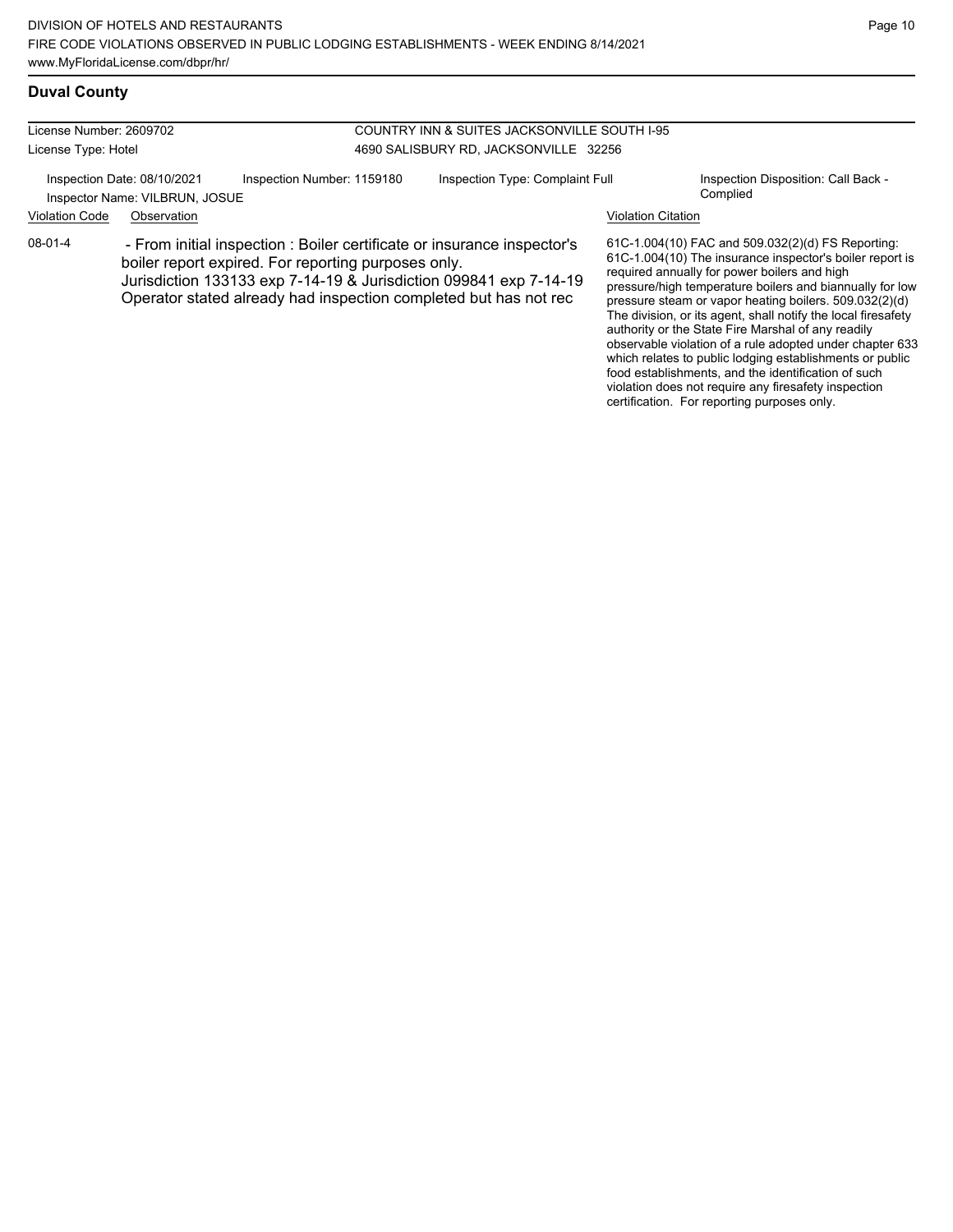## **Hendry County**

| License Number: 3600464<br>License Type: Hotel |                                                                             |                            | <b>HAMPTON INN CLEWISTON</b><br>305 W SUGARLAND HWY, CLEWISTON 33440 |                                                                      |                           |                                                                                                                                                                                                                                                                                                                                                                                                                        |
|------------------------------------------------|-----------------------------------------------------------------------------|----------------------------|----------------------------------------------------------------------|----------------------------------------------------------------------|---------------------------|------------------------------------------------------------------------------------------------------------------------------------------------------------------------------------------------------------------------------------------------------------------------------------------------------------------------------------------------------------------------------------------------------------------------|
| <b>Violation Code</b>                          | Inspection Date: 08/09/2021<br>Inspector Name: JACKS, ALBERT<br>Observation | Inspection Number: 1159523 |                                                                      | Inspection Type: Routine - Lodging                                   | <b>Violation Citation</b> | Inspection Disposition: Warning<br>Issued                                                                                                                                                                                                                                                                                                                                                                              |
| $04 - 01 - 4$                                  | reporting purposes only.                                                    |                            |                                                                      | Trouble/alarm light illuminated on the fire alarm control panel. For | purposes only.            | 509.032(2)(d) FS Reporting: The division, or its agent,<br>shall notify the local firesafety authority or the State Fire<br>Marshal of any readily observable violation of a rule<br>adopted under chapter 633 which relates to public<br>lodging establishments or public food establishments,<br>and the identification of such violation does not require<br>any firesafety inspection certification. For reporting |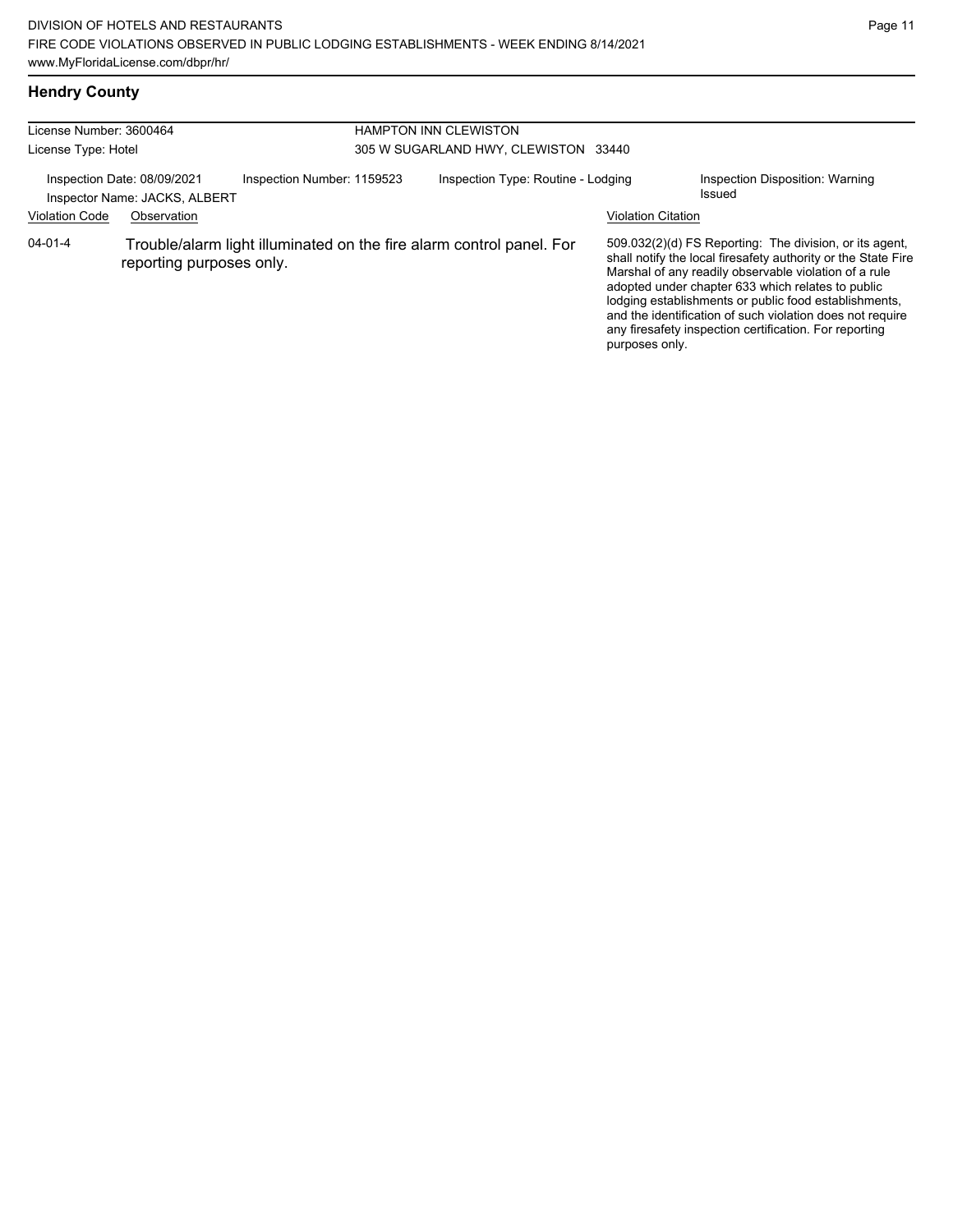| <b>Hillsborough County</b> |                                                                                                                                                                                                                                                                 |                     |                                   |                                                                                                                                                                                                                                                                                                                                                                                                                                              |                                                                                                                                                                                                                                                                                                                                                                                                                            |  |
|----------------------------|-----------------------------------------------------------------------------------------------------------------------------------------------------------------------------------------------------------------------------------------------------------------|---------------------|-----------------------------------|----------------------------------------------------------------------------------------------------------------------------------------------------------------------------------------------------------------------------------------------------------------------------------------------------------------------------------------------------------------------------------------------------------------------------------------------|----------------------------------------------------------------------------------------------------------------------------------------------------------------------------------------------------------------------------------------------------------------------------------------------------------------------------------------------------------------------------------------------------------------------------|--|
| License Number: 3902549    |                                                                                                                                                                                                                                                                 |                     | PALM AVENUE APARTMENTS            |                                                                                                                                                                                                                                                                                                                                                                                                                                              |                                                                                                                                                                                                                                                                                                                                                                                                                            |  |
| License Type: Apartment    |                                                                                                                                                                                                                                                                 |                     | 10610 N 30 ST, TAMPA 33612        |                                                                                                                                                                                                                                                                                                                                                                                                                                              |                                                                                                                                                                                                                                                                                                                                                                                                                            |  |
|                            | Inspection Date: 08/09/2021<br>Inspection Number: 1532587<br>Inspector Name: JAIME, ANTONY                                                                                                                                                                      |                     | Inspection Type: Complaint Full   |                                                                                                                                                                                                                                                                                                                                                                                                                                              | Inspection Disposition: Inspection<br>Completed - No Further Action                                                                                                                                                                                                                                                                                                                                                        |  |
| Violation Code             | Observation                                                                                                                                                                                                                                                     |                     |                                   | <b>Violation Citation</b>                                                                                                                                                                                                                                                                                                                                                                                                                    |                                                                                                                                                                                                                                                                                                                                                                                                                            |  |
| $01 - 03 - 4$              | Portable fire extinguisher missing from it's designated location (sign<br>present indicating designated location). For reporting purposes only.<br>Observed by building 35                                                                                      |                     |                                   | purposes only.                                                                                                                                                                                                                                                                                                                                                                                                                               | 509.032(2)(d) FS Reporting: (d) The division, or its<br>agent, shall notify the local firesafety authority or the<br>State Fire Marshal of any readily observable violation of<br>a rule adopted under chapter 633 which relates to public<br>lodging establishments or public food establishments,<br>and the identification of such violation does not require<br>any firesafety inspection certification. For reporting |  |
| License Number: 3900493    |                                                                                                                                                                                                                                                                 | THE RIVIERA AT 8412 |                                   |                                                                                                                                                                                                                                                                                                                                                                                                                                              |                                                                                                                                                                                                                                                                                                                                                                                                                            |  |
| License Type: Apartment    |                                                                                                                                                                                                                                                                 |                     | 8412 RIO BRAVO COURT, TAMPA 33617 |                                                                                                                                                                                                                                                                                                                                                                                                                                              |                                                                                                                                                                                                                                                                                                                                                                                                                            |  |
|                            | Inspection Date: 08/13/2021<br>Inspection Number: 1532426<br>Inspector Name: REGAS, ANTHONY                                                                                                                                                                     |                     | Inspection Type: Complaint Full   |                                                                                                                                                                                                                                                                                                                                                                                                                                              | Inspection Disposition: Call Back -<br>Extension given, pending                                                                                                                                                                                                                                                                                                                                                            |  |
| <b>Violation Code</b>      | Observation                                                                                                                                                                                                                                                     |                     |                                   | <b>Violation Citation</b>                                                                                                                                                                                                                                                                                                                                                                                                                    |                                                                                                                                                                                                                                                                                                                                                                                                                            |  |
| $01 - 03 - 4$              | - From initial inspection : Portable fire extinguisher missing from it's<br>designated location (sign present indicating designated location).<br>For reporting purposes only. Observed fire extinguisher missing at<br>building 1 and 27. **Repeat Violation** | – F                 |                                   | purposes only.                                                                                                                                                                                                                                                                                                                                                                                                                               | 509.032(2)(d) FS Reporting: (d) The division, or its<br>agent, shall notify the local firesafety authority or the<br>State Fire Marshal of any readily observable violation of<br>a rule adopted under chapter 633 which relates to public<br>lodging establishments or public food establishments,<br>and the identification of such violation does not require<br>any firesafety inspection certification. For reporting |  |
| $01 - 03 - 4$              | Portable fire extinguisher missing from it's designated location (sign<br>present indicating designated location). For reporting purposes only.<br>Observed missing fire extinguishers from buildings 1 and 27.<br>**Repeat Violation**                         |                     |                                   | 509.032(2)(d) FS Reporting: (d) The division, or its<br>agent, shall notify the local firesafety authority or the<br>State Fire Marshal of any readily observable violation of<br>a rule adopted under chapter 633 which relates to public<br>lodging establishments or public food establishments,<br>and the identification of such violation does not require<br>any firesafety inspection certification. For reporting<br>purposes only. |                                                                                                                                                                                                                                                                                                                                                                                                                            |  |
| License Number: 3903555    |                                                                                                                                                                                                                                                                 |                     | <b>RIVERSIDE PALMS APARTMENTS</b> |                                                                                                                                                                                                                                                                                                                                                                                                                                              |                                                                                                                                                                                                                                                                                                                                                                                                                            |  |
| License Type: Apartment    |                                                                                                                                                                                                                                                                 |                     | 5008 SIERRA PL, TAMPA 33617       |                                                                                                                                                                                                                                                                                                                                                                                                                                              |                                                                                                                                                                                                                                                                                                                                                                                                                            |  |
|                            | Inspection Date: 08/12/2021<br>Inspection Number: 1532619<br>Inspector Name: REGAS, ANTHONY                                                                                                                                                                     |                     | Inspection Type: Complaint Full   |                                                                                                                                                                                                                                                                                                                                                                                                                                              | Inspection Disposition: Inspection<br>Completed - No Further Action                                                                                                                                                                                                                                                                                                                                                        |  |
| Violation Code             | Observation                                                                                                                                                                                                                                                     |                     |                                   | <b>Violation Citation</b>                                                                                                                                                                                                                                                                                                                                                                                                                    |                                                                                                                                                                                                                                                                                                                                                                                                                            |  |
| $12 - 04 - 4$              | High Priority - Balcony/starway/platform collapsed. Observed a<br>balcony at building 5002 unit 357 with a balcony being held upright<br>by jacks.                                                                                                              |                     |                                   | good repair.                                                                                                                                                                                                                                                                                                                                                                                                                                 | 61C-1.004(5) FAC High Priority: All building structural<br>components, attachments and fixtures shall be kept in                                                                                                                                                                                                                                                                                                           |  |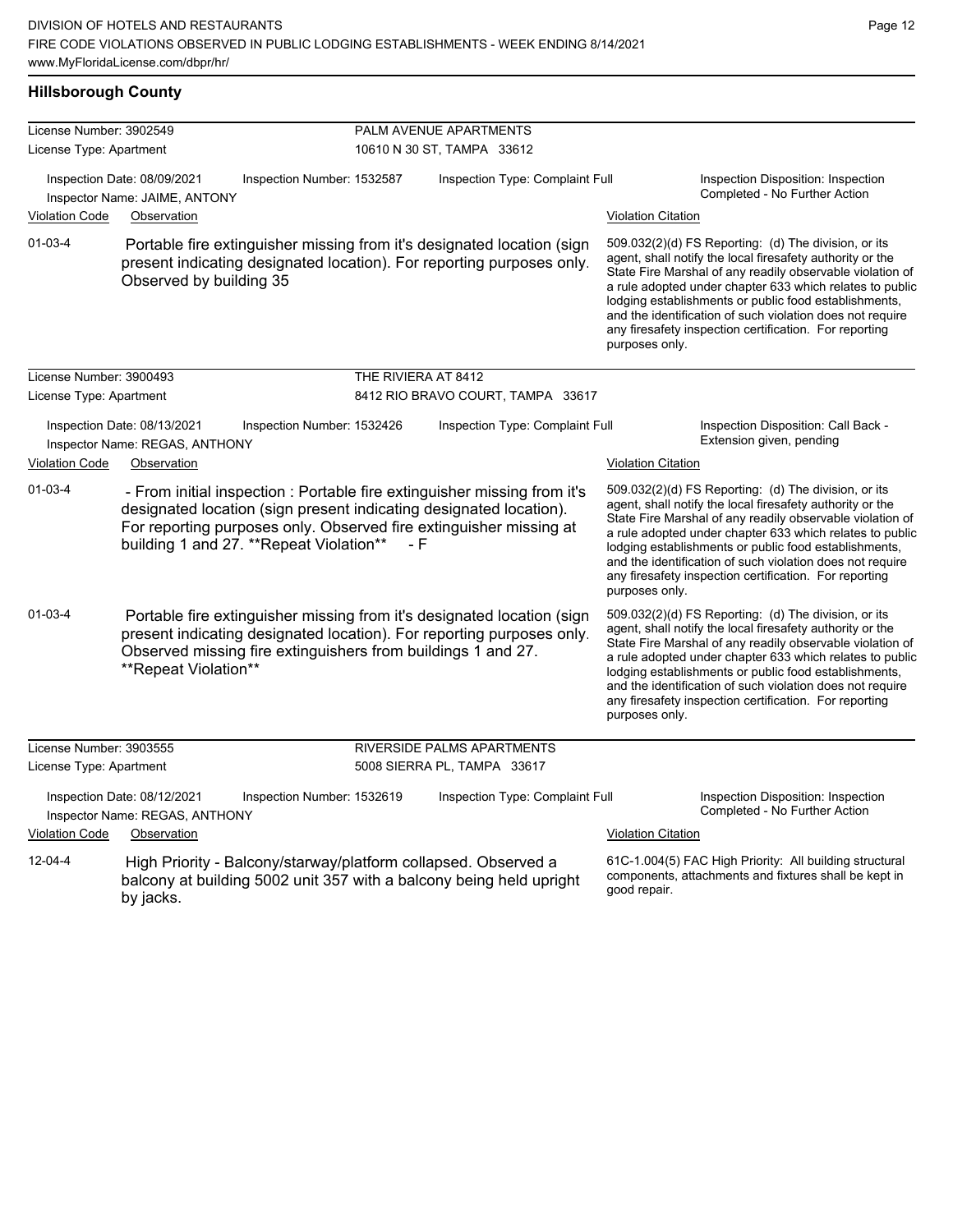#### License Number: 3911500 License Type: Hotel EXTENDED STAY AMERICA #789 12242 MORRIS BRIDGE RD, TEMPLE TERRACE 33637 Inspection Date: 08/10/2021 Inspection Number: 1161546 Inspection Type: Complaint Full Inspection Disposition: Call Back -Inspector Name: REGAS, ANTHONY **Inspector Name: REGAS, ANTHONY** Violation Code Observation Violation Citation 61C-1.004(10) FAC and 509.032(2)(d) FS Reporting: 61C-1.004(10) The insurance inspector's boiler report is required annually for power boilers and high pressure/high temperature boilers and biannually for low pressure steam or vapor heating boilers. 509.032(2)(d) The division, or its agent, shall notify the local firesafety authority or the State Fire Marshal of any readily observable violation of a rule adopted under chapter 633 08-01-4 - From initial inspection : Boiler certificate or insurance inspector's boiler report expired. For reporting purposes only. Observed boiler certifications both expired on 5/13/21. Boiler inspection numbers - From follow-up inspecti

which relates to public lodging establishments or public food establishments, and the identification of such violation does not require any firesafety inspection certification. For reporting purposes only.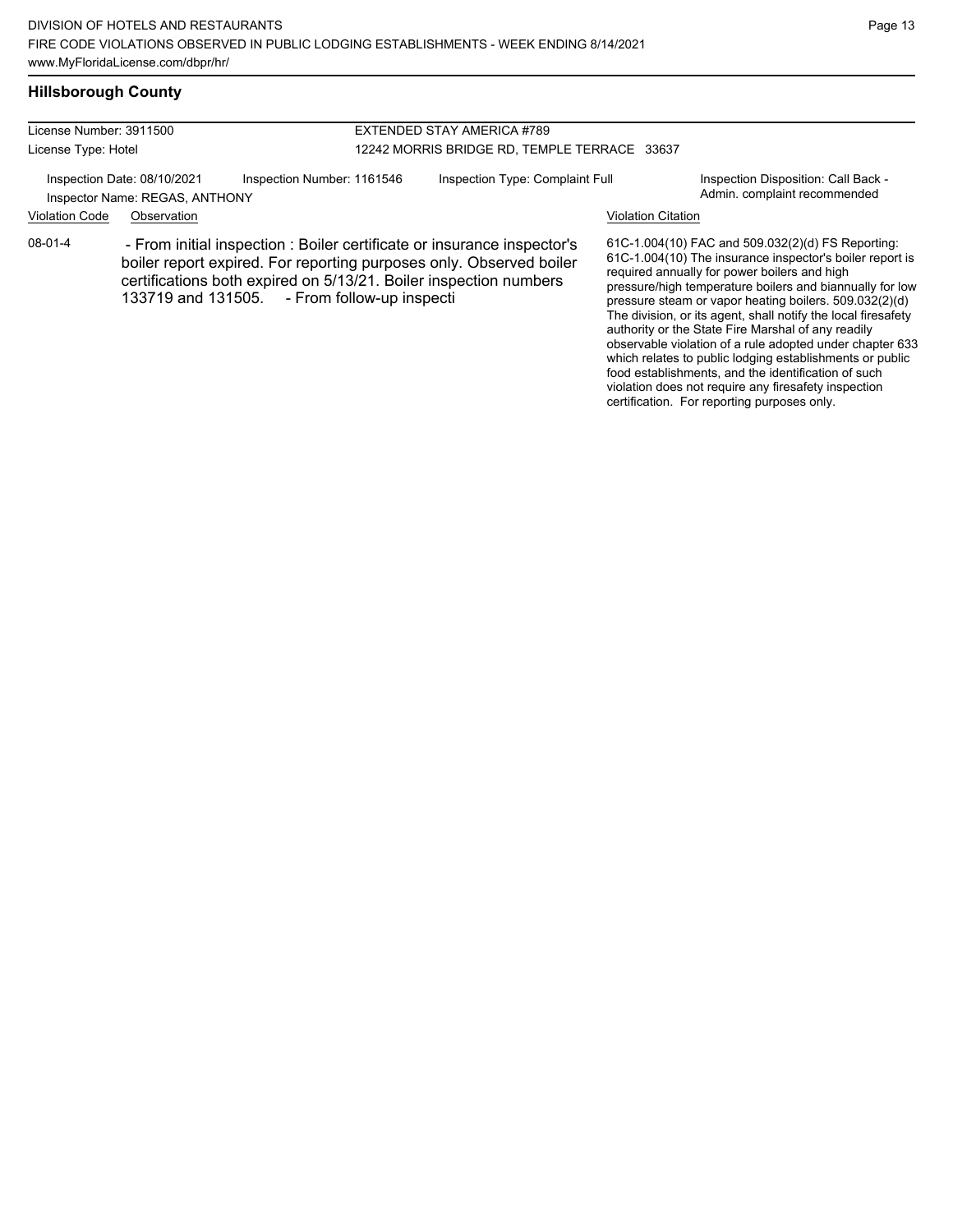### **Lee County**

| License Number: 4600616 |                                                                                                                                                                                                                                                                        | <b>GOLFVIEW MOTEL</b>      |                                          |                           |                                                                                                                                                                                                                                                                                                                                                                                                                            |
|-------------------------|------------------------------------------------------------------------------------------------------------------------------------------------------------------------------------------------------------------------------------------------------------------------|----------------------------|------------------------------------------|---------------------------|----------------------------------------------------------------------------------------------------------------------------------------------------------------------------------------------------------------------------------------------------------------------------------------------------------------------------------------------------------------------------------------------------------------------------|
| License Type: Motel     |                                                                                                                                                                                                                                                                        |                            | 3523 CLEVELAND AVE, FORT MYERS 339017989 |                           |                                                                                                                                                                                                                                                                                                                                                                                                                            |
|                         | Inspection Date: 08/12/2021<br>Inspector Name: WALTER, KAYLA                                                                                                                                                                                                           | Inspection Number: 1218460 | Inspection Type: Routine - Lodging       |                           | Inspection Disposition: Inspection<br>Completed - No Further Action                                                                                                                                                                                                                                                                                                                                                        |
| <b>Violation Code</b>   | Observation                                                                                                                                                                                                                                                            |                            |                                          | <b>Violation Citation</b> |                                                                                                                                                                                                                                                                                                                                                                                                                            |
| $01 - 02 - 4$           | Portable fire extinguisher pressure gauge indicates the extinguisher<br>is in need of recharge. For reporting purposes only. Observed fire<br>extinguisher in recharge zone near unit 138. Operator is awaiting<br>delivery of new extinguisher. ** Repeat Violation** |                            |                                          | purposes only.            | 509.032(2)(d) FS Reporting: (d) The division, or its<br>agent, shall notify the local firesafety authority or the<br>State Fire Marshal of any readily observable violation of<br>a rule adopted under chapter 633 which relates to public<br>lodging establishments or public food establishments,<br>and the identification of such violation does not require<br>any firesafety inspection certification. For reporting |
| License Number: 4600947 |                                                                                                                                                                                                                                                                        |                            | PARKER HOUSE PROPERTIES                  |                           |                                                                                                                                                                                                                                                                                                                                                                                                                            |
| License Type: Apartment |                                                                                                                                                                                                                                                                        |                            | 808 MIRAMAR ST, CAPE CORAL 33904         |                           |                                                                                                                                                                                                                                                                                                                                                                                                                            |
|                         | Inspection Date: 08/09/2021<br>Inspector Name: SOMMERS, KARA                                                                                                                                                                                                           | Inspection Number: 1491231 | Inspection Type: Routine - Lodging       |                           | Inspection Disposition: Call Back -<br>Extension given, pending                                                                                                                                                                                                                                                                                                                                                            |
| <b>Violation Code</b>   | Observation                                                                                                                                                                                                                                                            |                            |                                          | <b>Violation Citation</b> |                                                                                                                                                                                                                                                                                                                                                                                                                            |
| $01 - 01 - 4$           | - From initial inspection : Portable fire extinguisher pressure gauge<br>indicates the extinguisher is overcharged. For reporting purposes<br>only. Extinguisher between Units 8 & 9. - From follow-up<br>inspection 2021-06-08: - From follow-up inspection 20        |                            |                                          | purposes only.            | 509.032(2)(d) FS Reporting: (d) The division, or its<br>agent, shall notify the local firesafety authority or the<br>State Fire Marshal of any readily observable violation of<br>a rule adopted under chapter 633 which relates to public<br>lodging establishments or public food establishments,<br>and the identification of such violation does not require<br>any firesafety inspection certification. For reporting |
| License Number: 4604656 |                                                                                                                                                                                                                                                                        |                            | LAGO DEL SOL APARTMENTS                  |                           |                                                                                                                                                                                                                                                                                                                                                                                                                            |
| License Type: Apartment |                                                                                                                                                                                                                                                                        |                            | 10770 CLEAR LAKE LOOP, FORT MYERS 33908  |                           |                                                                                                                                                                                                                                                                                                                                                                                                                            |
|                         | Inspection Date: 08/09/2021<br>Inspector Name: SOMMERS, KARA                                                                                                                                                                                                           | Inspection Number: 1503246 | Inspection Type: Routine - Lodging       |                           | Inspection Disposition: Call Back -<br>Extension given, pending                                                                                                                                                                                                                                                                                                                                                            |
| <b>Violation Code</b>   | Observation                                                                                                                                                                                                                                                            |                            |                                          | <b>Violation Citation</b> |                                                                                                                                                                                                                                                                                                                                                                                                                            |
| 04-06-4                 | - From initial inspection : Fire alarm control panel emitting an<br>audible alarm. For reporting purposes only. Buildings 15061 and<br>- From follow-up inspection 2021-06-02:<br>15101.<br>follow-up inspection 2021-07-08: - From follow-up inspectio                |                            | - From                                   | purposes only.            | 509.032(2)(d) FS Reporting: The division, or its agent,<br>shall notify the local firesafety authority or the State Fire<br>Marshal of any readily observable violation of a rule<br>adopted under chapter 633 which relates to public<br>lodging establishments or public food establishments,<br>and the identification of such violation does not require<br>any firesafety inspection certification. For reporting     |
| $07-01-4$               | - From initial inspection : Damaged electrical wire(s). For reporting<br>purposes only. Observed emergency lights detached and hanging<br>by wires, 2nd and 3rd floor, Building 15061. ** Repeat Violation**<br>From follow-up inspection 2021-06-02:                  |                            | - From f                                 |                           | 509.032(2)(d) FS Reporting: (d) The division, or its<br>agent, shall notify the local firesafety authority or the<br>State Fire Marshal of any readily observable violation of<br>a rule adopted under chapter 633 which relates to public<br>lodging establishments or public food establishments,<br>and the identification of such violation does not require                                                           |

any firesafety inspection certification. For reporting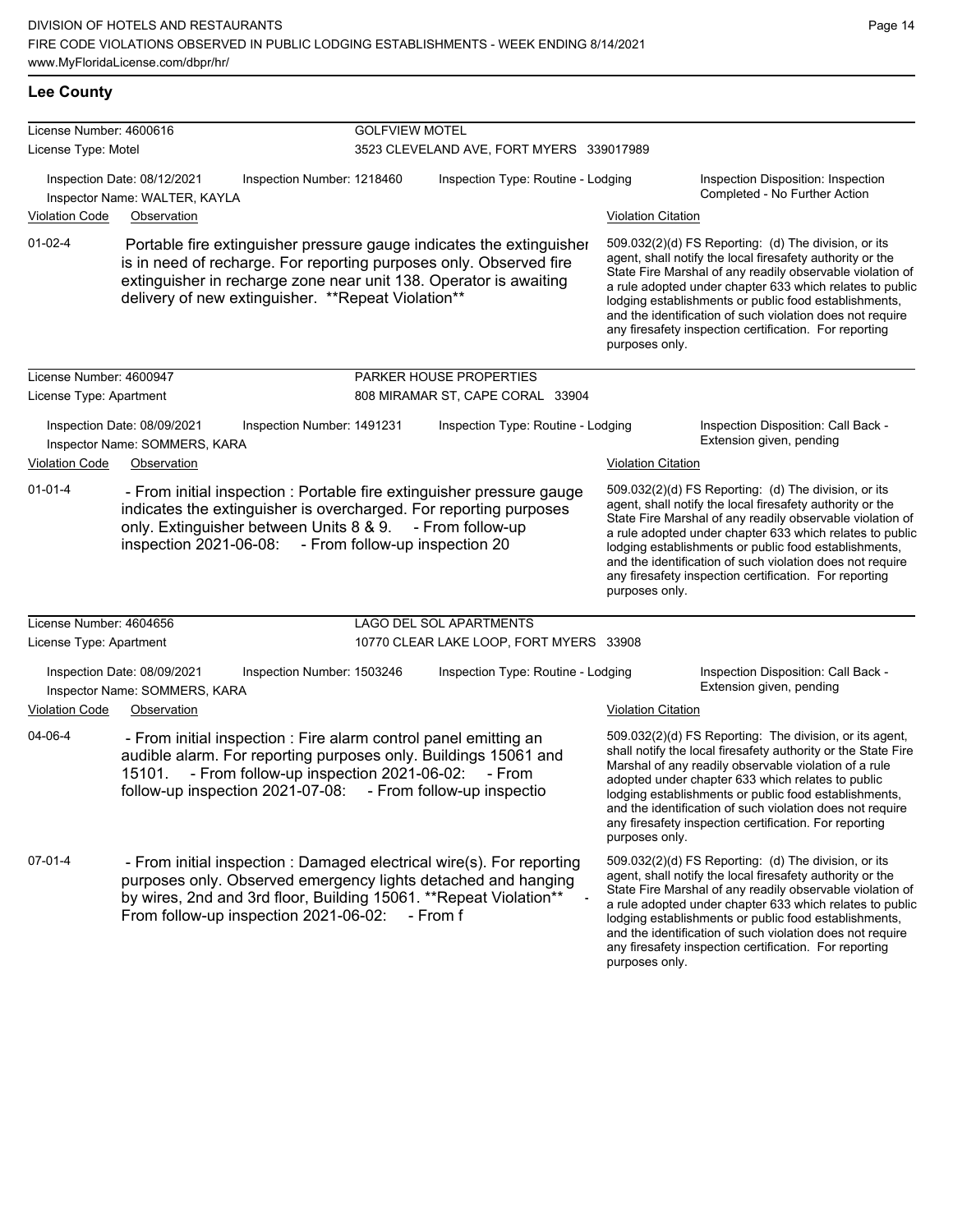any firesafety inspection certification. For reporting

| <b>Lee County</b> |  |
|-------------------|--|
|-------------------|--|

| License Number: 4601485<br>License Type: Motel               |                              |                                                                                                                                         | SANIBEL ISLAND BEACH RESORT<br>1231 MIDDLE GULF DR, SANIBEL 33957 |                           |                                                                                                                                                                                                                                                                                                                                                                  |  |
|--------------------------------------------------------------|------------------------------|-----------------------------------------------------------------------------------------------------------------------------------------|-------------------------------------------------------------------|---------------------------|------------------------------------------------------------------------------------------------------------------------------------------------------------------------------------------------------------------------------------------------------------------------------------------------------------------------------------------------------------------|--|
| Inspection Date: 08/09/2021<br>Inspector Name: SOMMERS, KARA |                              | Inspection Number: 1220002                                                                                                              | Inspection Type: Complaint Full                                   |                           | Inspection Disposition: Inspection<br>Completed - No Further Action                                                                                                                                                                                                                                                                                              |  |
| <b>Violation Code</b>                                        | Observation                  |                                                                                                                                         |                                                                   | <b>Violation Citation</b> |                                                                                                                                                                                                                                                                                                                                                                  |  |
| $01 - 02 - 4$                                                | For reporting purposes only. | Portable fire extinguisher pressure gauge indicates the extinguisher<br>is in need of recharge. Extinguisher between Rooms 206 and 208. |                                                                   |                           | 509.032(2)(d) FS Reporting: (d) The division, or its<br>agent, shall notify the local firesafety authority or the<br>State Fire Marshal of any readily observable violation of<br>a rule adopted under chapter 633 which relates to public<br>lodging establishments or public food establishments,<br>and the identification of such violation does not require |  |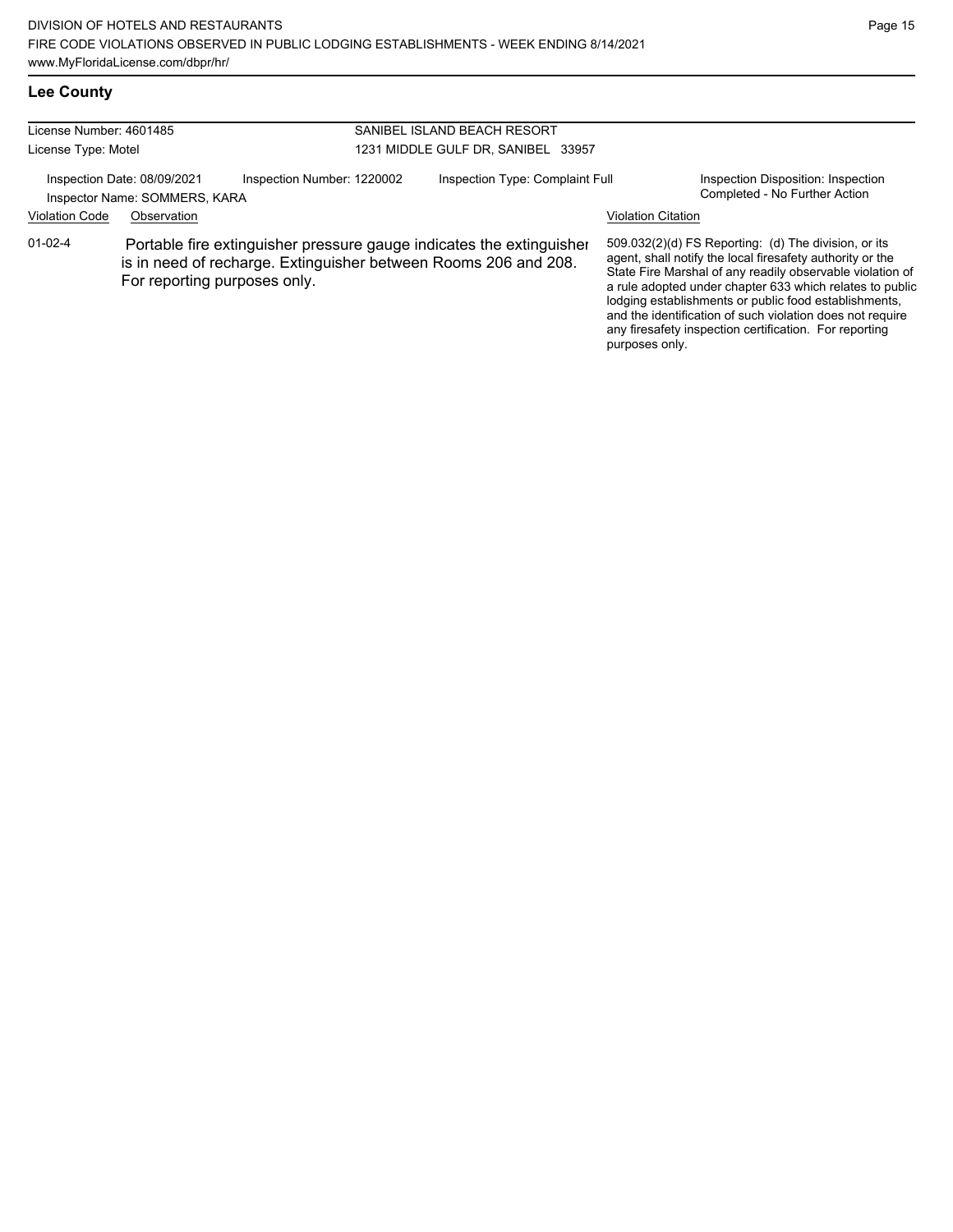### **Monroe County**

| License Number: 5403058<br>License Type: Motel |                                                                              |                            | PARROT KEY HOTEL & VILLAS<br>2801 N ROOSEVELT BLVD, KEY WEST 33040 |                                                                      |                           |                                                                                                                                                                                                                                                                                                                                                                                                                        |
|------------------------------------------------|------------------------------------------------------------------------------|----------------------------|--------------------------------------------------------------------|----------------------------------------------------------------------|---------------------------|------------------------------------------------------------------------------------------------------------------------------------------------------------------------------------------------------------------------------------------------------------------------------------------------------------------------------------------------------------------------------------------------------------------------|
| <b>Violation Code</b>                          | Inspection Date: 08/10/2021<br>Inspector Name: VILCHEZ, NABEL<br>Observation | Inspection Number: 1219161 |                                                                    | Inspection Type: Routine - Lodging                                   | <b>Violation Citation</b> | Inspection Disposition: Inspection<br>Completed - No Further Action                                                                                                                                                                                                                                                                                                                                                    |
| $04 - 01 - 4$                                  | reporting purposes only.                                                     |                            |                                                                    | Trouble/alarm light illuminated on the fire alarm control panel. For | purposes only.            | 509.032(2)(d) FS Reporting: The division, or its agent,<br>shall notify the local firesafety authority or the State Fire<br>Marshal of any readily observable violation of a rule<br>adopted under chapter 633 which relates to public<br>lodging establishments or public food establishments,<br>and the identification of such violation does not require<br>any firesafety inspection certification. For reporting |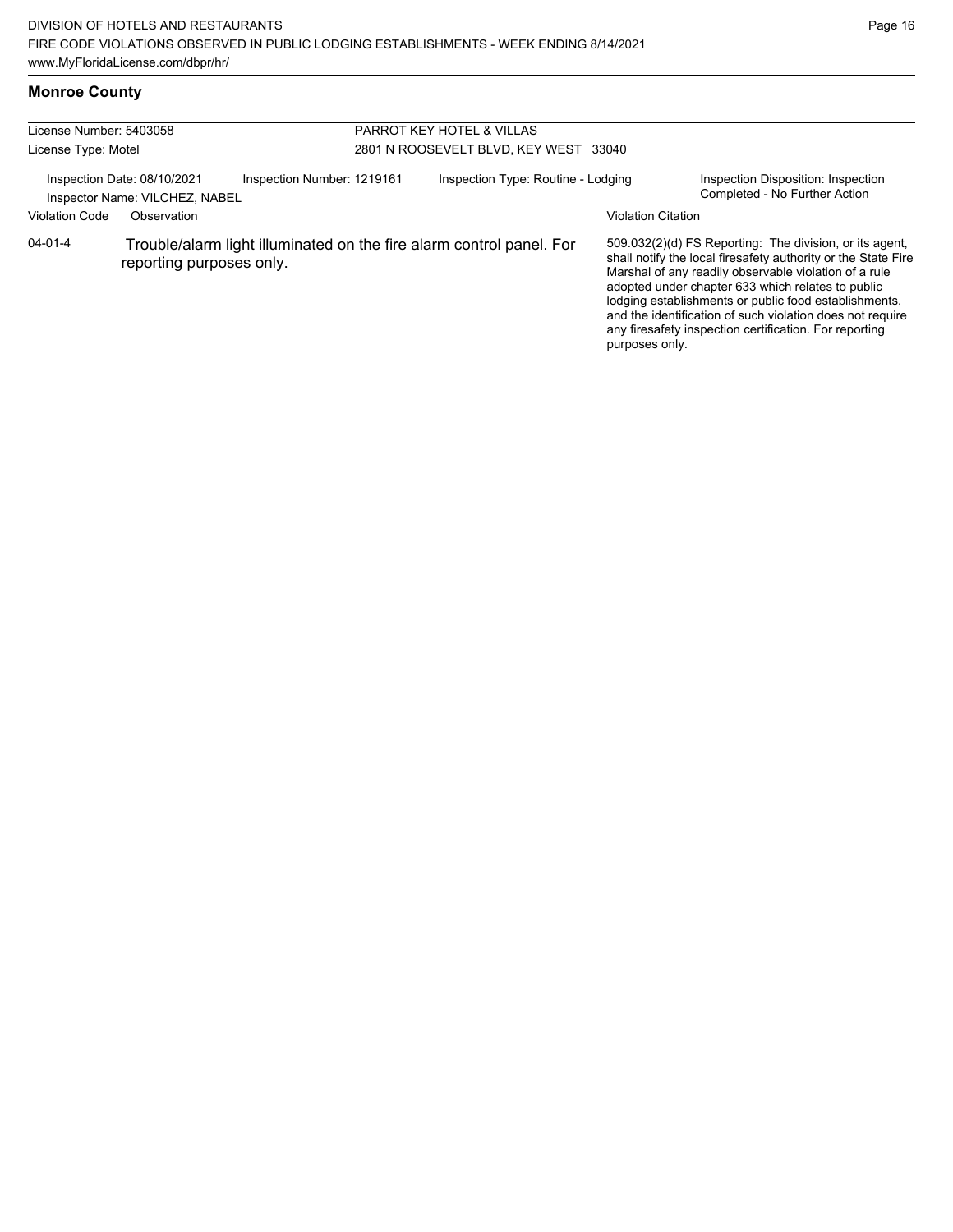## **Okaloosa County**

| License Number: 5603623                                                                                                                      |             | <b>DAYS INN</b>            |                                 |                           |                                                                                                                                                                                                                                                                                                                                                                                                                            |  |  |
|----------------------------------------------------------------------------------------------------------------------------------------------|-------------|----------------------------|---------------------------------|---------------------------|----------------------------------------------------------------------------------------------------------------------------------------------------------------------------------------------------------------------------------------------------------------------------------------------------------------------------------------------------------------------------------------------------------------------------|--|--|
| License Type: Hotel                                                                                                                          |             |                            | 4577 E HWY 20, NICEVILLE 32578  |                           |                                                                                                                                                                                                                                                                                                                                                                                                                            |  |  |
| Inspection Date: 08/11/2021<br>Inspector Name: STEINMAN, MARC                                                                                |             | Inspection Number: 1161928 | Inspection Type: Complaint Full |                           | Inspection Disposition: Warning<br>Issued                                                                                                                                                                                                                                                                                                                                                                                  |  |  |
| <b>Violation Code</b>                                                                                                                        | Observation |                            |                                 | <b>Violation Citation</b> |                                                                                                                                                                                                                                                                                                                                                                                                                            |  |  |
| 07-01-4<br>Damaged electrical wire(s). For reporting purposes only.<br>Wire conduit sagging / disrepair<br>Adjacent / above to rooms 226-224 |             |                            |                                 | purposes only.            | 509.032(2)(d) FS Reporting: (d) The division, or its<br>agent, shall notify the local firesafety authority or the<br>State Fire Marshal of any readily observable violation of<br>a rule adopted under chapter 633 which relates to public<br>lodging establishments or public food establishments,<br>and the identification of such violation does not require<br>any firesafety inspection certification. For reporting |  |  |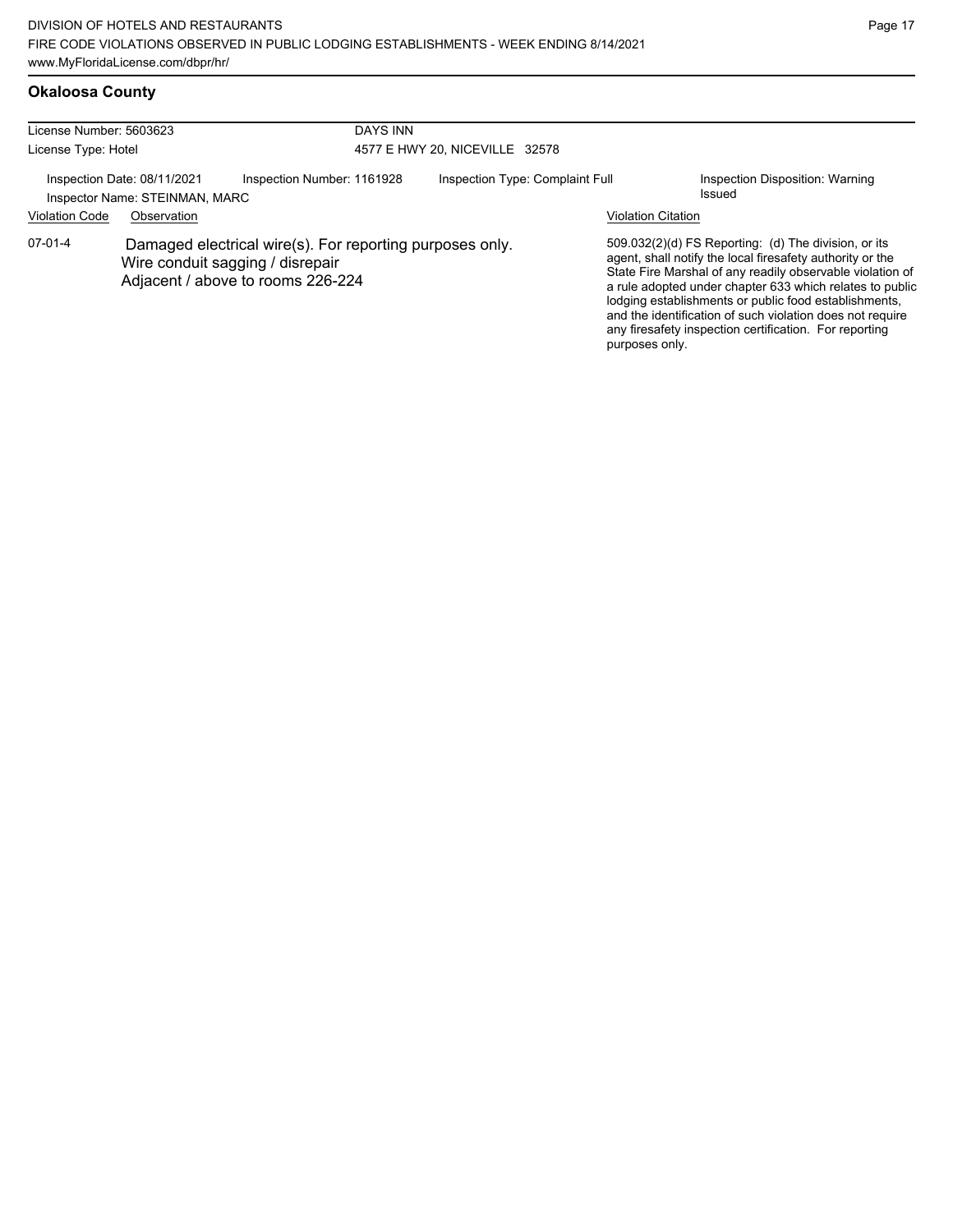## **Orange County**

| License Number: 5809992                                                                                         |                                                                |                            | <b>HARD ROCK HOTEL</b><br>5800 UNIVERSAL BLVD, ORLANDO 32819         |                           |                                                                                                                                                                                                                                                                                                                                                                                                                                          |  |  |
|-----------------------------------------------------------------------------------------------------------------|----------------------------------------------------------------|----------------------------|----------------------------------------------------------------------|---------------------------|------------------------------------------------------------------------------------------------------------------------------------------------------------------------------------------------------------------------------------------------------------------------------------------------------------------------------------------------------------------------------------------------------------------------------------------|--|--|
| License Type: Hotel                                                                                             |                                                                |                            |                                                                      |                           |                                                                                                                                                                                                                                                                                                                                                                                                                                          |  |  |
|                                                                                                                 | Inspection Date: 08/11/2021<br>Inspector Name: KOSTELNY, ROGER | Inspection Number: 1160635 | Inspection Type: Routine - Lodging                                   |                           | Inspection Disposition: Inspection<br>Completed - No Further Action                                                                                                                                                                                                                                                                                                                                                                      |  |  |
| <b>Violation Code</b>                                                                                           | Observation                                                    |                            |                                                                      | <b>Violation Citation</b> |                                                                                                                                                                                                                                                                                                                                                                                                                                          |  |  |
| 04-01-4<br>reporting purposes only.<br>Two bad sensors and one bad sensor.<br>They have called in to have fixed |                                                                |                            | Trouble/alarm light illuminated on the fire alarm control panel. For |                           | 509.032(2)(d) FS Reporting: The division, or its agent,<br>shall notify the local firesafety authority or the State Fire<br>Marshal of any readily observable violation of a rule<br>adopted under chapter 633 which relates to public<br>lodging establishments or public food establishments,<br>and the identification of such violation does not require<br>any firesafety inspection certification. For reporting<br>purposes only. |  |  |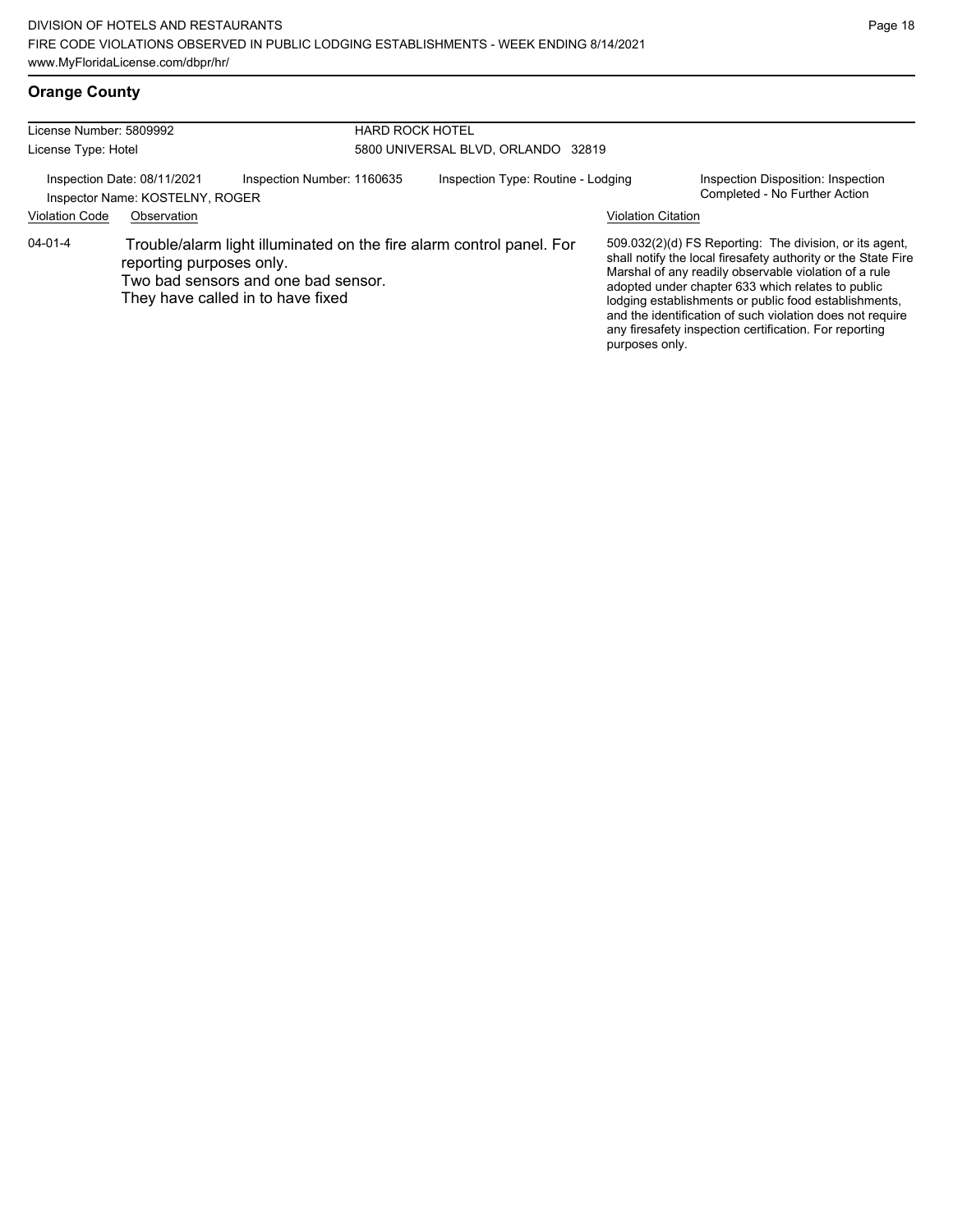any firesafety inspection certification. For reporting

|  |  | <b>Palm Beach County</b> |
|--|--|--------------------------|
|--|--|--------------------------|

| License Number: 6014062 |                                                                   |                                                                                                                              | WOODSPRING SUITES LAKE WORTH       |                           |                                                                                                                                                                                                                                                                                                                                                                                                                            |
|-------------------------|-------------------------------------------------------------------|------------------------------------------------------------------------------------------------------------------------------|------------------------------------|---------------------------|----------------------------------------------------------------------------------------------------------------------------------------------------------------------------------------------------------------------------------------------------------------------------------------------------------------------------------------------------------------------------------------------------------------------------|
| License Type: Hotel     |                                                                   |                                                                                                                              | 2171 10 AVE N, LAKE WORTH 33461    |                           |                                                                                                                                                                                                                                                                                                                                                                                                                            |
|                         | Inspection Date: 08/13/2021<br>Inspector Name: MONTILLA, NATHALIE | Inspection Number: 1162045                                                                                                   | Inspection Type: Complaint Full    |                           | Inspection Disposition: Warning<br>Issued                                                                                                                                                                                                                                                                                                                                                                                  |
| <b>Violation Code</b>   | Observation                                                       |                                                                                                                              |                                    | <b>Violation Citation</b> |                                                                                                                                                                                                                                                                                                                                                                                                                            |
| $01-02-4$               | Next to housekeeping door.                                        | Portable fire extinguisher pressure gauge indicates the extinguisher<br>is in need of recharge. For reporting purposes only. |                                    | purposes only.            | 509.032(2)(d) FS Reporting: (d) The division, or its<br>agent, shall notify the local firesafety authority or the<br>State Fire Marshal of any readily observable violation of<br>a rule adopted under chapter 633 which relates to public<br>lodging establishments or public food establishments,<br>and the identification of such violation does not require<br>any firesafety inspection certification. For reporting |
| License Number: 6014017 |                                                                   |                                                                                                                              | THE BEARS CLUB-GUEST SUITE         |                           |                                                                                                                                                                                                                                                                                                                                                                                                                            |
| License Type: Hotel     |                                                                   |                                                                                                                              | 250 BEARS CLUB DR, JUPITER 33477   |                           |                                                                                                                                                                                                                                                                                                                                                                                                                            |
|                         | Inspection Date: 08/10/2021<br>Inspector Name: ROTONDI, VICTOR    | Inspection Number: 1161241                                                                                                   | Inspection Type: Routine - Lodging |                           | Inspection Disposition: Inspection<br>Completed - No Further Action                                                                                                                                                                                                                                                                                                                                                        |
| <b>Violation Code</b>   | Observation                                                       |                                                                                                                              |                                    | <b>Violation Citation</b> |                                                                                                                                                                                                                                                                                                                                                                                                                            |
| $04 - 01 - 4$           |                                                                   | Trouble/alarm light illuminated on the fire alarm control panel. For<br>reporting purposes only.main panel                   |                                    |                           | 509.032(2)(d) FS Reporting: The division, or its agent,<br>shall notify the local firesafety authority or the State Fire<br>Marshal of any readily observable violation of a rule<br>adopted under chapter 633 which relates to public<br>lodging establishments or public food establishments,<br>and the identification of such violation does not require                                                               |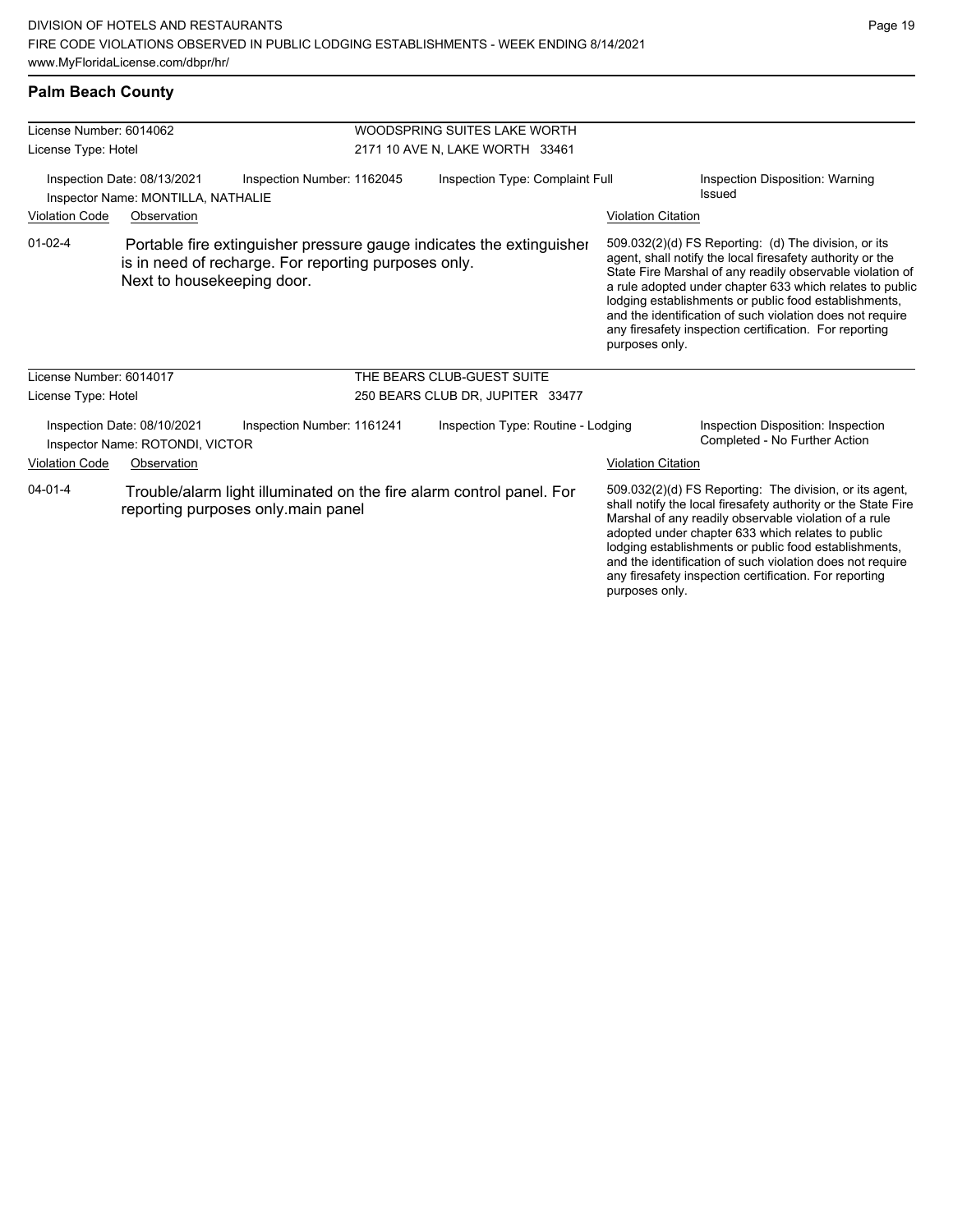### **Pinellas County**

| License Number: 6203125 |                                                                 |                                                                                                                            | <b>SAHARA MOTEL</b>                       |                                                                                                                                                 |                                                                                                                                                                                                                                                                                                                                                                                                                                          |                                                                                                                                                                                                                                                                                                                                                                                                                            |  |
|-------------------------|-----------------------------------------------------------------|----------------------------------------------------------------------------------------------------------------------------|-------------------------------------------|-------------------------------------------------------------------------------------------------------------------------------------------------|------------------------------------------------------------------------------------------------------------------------------------------------------------------------------------------------------------------------------------------------------------------------------------------------------------------------------------------------------------------------------------------------------------------------------------------|----------------------------------------------------------------------------------------------------------------------------------------------------------------------------------------------------------------------------------------------------------------------------------------------------------------------------------------------------------------------------------------------------------------------------|--|
| License Type: Motel     |                                                                 |                                                                                                                            | 10910 GANDY BLVD, ST PETERSBURG 337021430 |                                                                                                                                                 |                                                                                                                                                                                                                                                                                                                                                                                                                                          |                                                                                                                                                                                                                                                                                                                                                                                                                            |  |
|                         | Inspection Date: 08/10/2021<br>Inspector Name: LOZANO, KELVIN   | Inspection Number: 1216296                                                                                                 | Inspection Type: Routine - Lodging        |                                                                                                                                                 |                                                                                                                                                                                                                                                                                                                                                                                                                                          | Inspection Disposition: Call Back -<br>Complied                                                                                                                                                                                                                                                                                                                                                                            |  |
| <b>Violation Code</b>   | Observation                                                     |                                                                                                                            |                                           |                                                                                                                                                 | <b>Violation Citation</b>                                                                                                                                                                                                                                                                                                                                                                                                                |                                                                                                                                                                                                                                                                                                                                                                                                                            |  |
| $05-02-5$               |                                                                 | functioning when tested. For reporting purposes only. Gentex<br>function and be tested **Repeat Violation** - From follow- |                                           | - From initial inspection : Hearing-impaired smoke detector is not<br>hearing impaired smoke alarm has to be hard wired into room to            | 509.032(2)(d) FS Reporting: The division, or its agent,<br>shall notify the local firesafety authority or the State Fire<br>Marshal of any readily observable violation of a rule<br>adopted under chapter 633 which relates to public<br>lodging establishments or public food establishments,<br>and the identification of such violation does not require<br>any firesafety inspection certification. For reporting<br>purposes only. |                                                                                                                                                                                                                                                                                                                                                                                                                            |  |
| License Number: 6214272 |                                                                 |                                                                                                                            | 2475 SOUTH LLC                            |                                                                                                                                                 |                                                                                                                                                                                                                                                                                                                                                                                                                                          |                                                                                                                                                                                                                                                                                                                                                                                                                            |  |
| License Type: Apartment |                                                                 |                                                                                                                            |                                           | 2475 18 AVE S, ST. PETERSBURG 33712                                                                                                             |                                                                                                                                                                                                                                                                                                                                                                                                                                          |                                                                                                                                                                                                                                                                                                                                                                                                                            |  |
|                         | Inspection Date: 08/09/2021<br>Inspector Name: HOBBS, ANDREW    | Inspection Number: 1522226                                                                                                 |                                           | Inspection Type: Routine - Lodging                                                                                                              |                                                                                                                                                                                                                                                                                                                                                                                                                                          | Inspection Disposition: Inspection<br>Completed - No Further Action                                                                                                                                                                                                                                                                                                                                                        |  |
| <b>Violation Code</b>   | Observation                                                     |                                                                                                                            |                                           |                                                                                                                                                 | <b>Violation Citation</b>                                                                                                                                                                                                                                                                                                                                                                                                                |                                                                                                                                                                                                                                                                                                                                                                                                                            |  |
| $01-03-4$               | Laundry room                                                    |                                                                                                                            |                                           | Portable fire extinguisher missing from it's designated location (sign<br>present indicating designated location). For reporting purposes only. | purposes only.                                                                                                                                                                                                                                                                                                                                                                                                                           | 509.032(2)(d) FS Reporting: (d) The division, or its<br>agent, shall notify the local firesafety authority or the<br>State Fire Marshal of any readily observable violation of<br>a rule adopted under chapter 633 which relates to public<br>lodging establishments or public food establishments,<br>and the identification of such violation does not require<br>any firesafety inspection certification. For reporting |  |
| License Number: 6202469 |                                                                 |                                                                                                                            |                                           | SURF & SAND FLORIDA LLC                                                                                                                         |                                                                                                                                                                                                                                                                                                                                                                                                                                          |                                                                                                                                                                                                                                                                                                                                                                                                                            |  |
| License Type: Motel     |                                                                 |                                                                                                                            |                                           | 50 ROYAL WAY, CLEARWATER BEACH 33767                                                                                                            |                                                                                                                                                                                                                                                                                                                                                                                                                                          |                                                                                                                                                                                                                                                                                                                                                                                                                            |  |
|                         | Inspection Date: 08/11/2021<br>Inspector Name: KOUSTIS, TIMOTHY | Inspection Number: 1218091                                                                                                 |                                           | Inspection Type: Routine - Lodging                                                                                                              |                                                                                                                                                                                                                                                                                                                                                                                                                                          | Inspection Disposition: Inspection<br>Completed - No Further Action                                                                                                                                                                                                                                                                                                                                                        |  |
| <b>Violation Code</b>   | Observation                                                     |                                                                                                                            |                                           |                                                                                                                                                 | <b>Violation Citation</b>                                                                                                                                                                                                                                                                                                                                                                                                                |                                                                                                                                                                                                                                                                                                                                                                                                                            |  |
| $01 - 02 - 4$           | Between rooms 1 and 2.                                          | is in need of recharge. For reporting purposes only.                                                                       |                                           | Portable fire extinguisher pressure gauge indicates the extinguisher                                                                            |                                                                                                                                                                                                                                                                                                                                                                                                                                          | 509.032(2)(d) FS Reporting: (d) The division, or its<br>agent, shall notify the local firesafety authority or the<br>State Fire Marshal of any readily observable violation of<br>a rule adopted under chapter 633 which relates to public<br>lodging establishments or public food establishments,<br>and the identification of such violation does not require                                                           |  |

any firesafety inspection certification. For reporting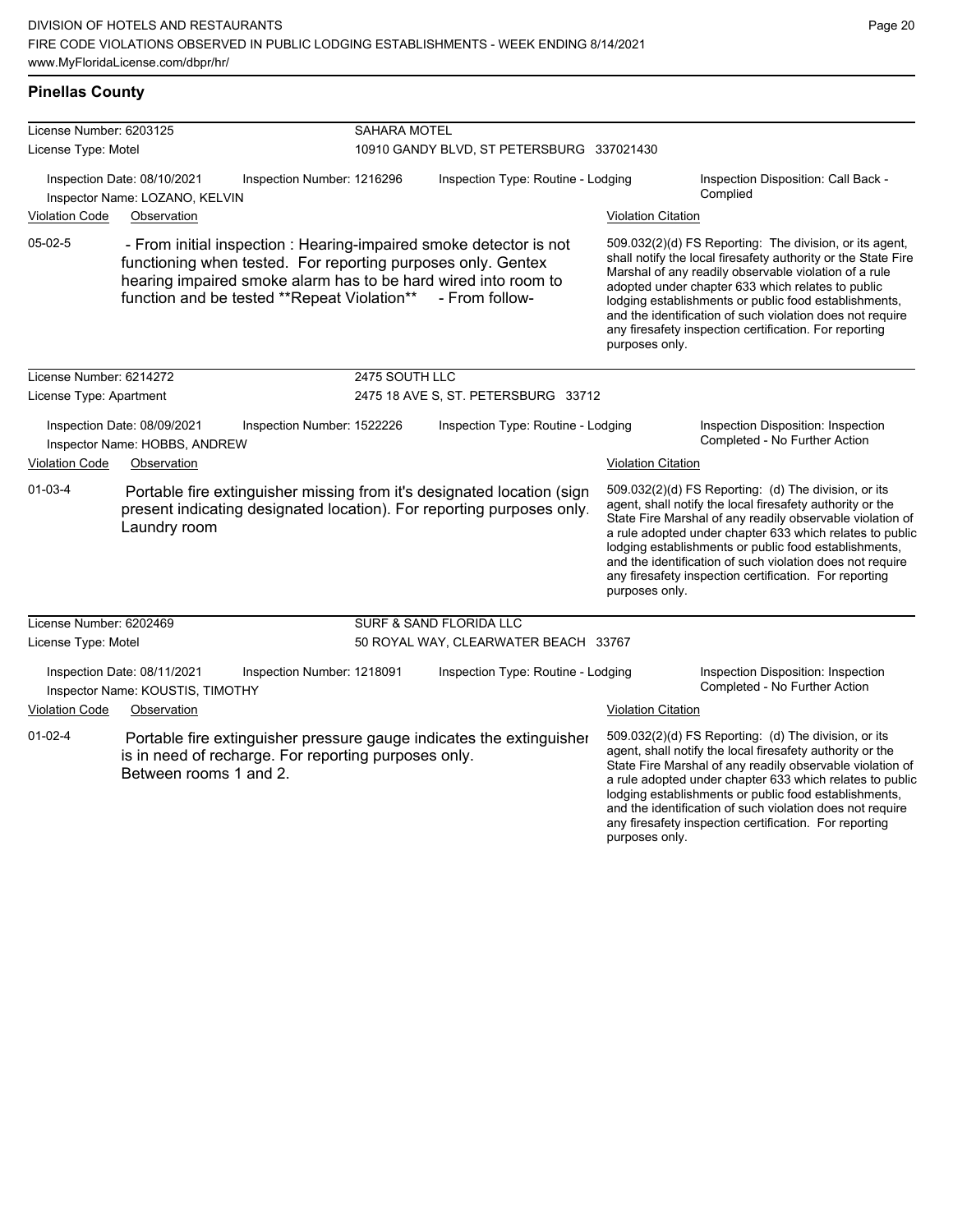## **St. Lucie County**

| License Number: 6600774<br>License Type: Motel |                                                                             |                            | <b>BEST WESTERN PORT ST LUCIE</b><br>7900 S US #1, PORT SAINT LUCIE 34952 |                                                                      |                           |                                                                                                                                                                                                                                                                                                                                                                                                                        |  |
|------------------------------------------------|-----------------------------------------------------------------------------|----------------------------|---------------------------------------------------------------------------|----------------------------------------------------------------------|---------------------------|------------------------------------------------------------------------------------------------------------------------------------------------------------------------------------------------------------------------------------------------------------------------------------------------------------------------------------------------------------------------------------------------------------------------|--|
| <b>Violation Code</b>                          | Inspection Date: 08/09/2021<br>Inspector Name: HYNES, MONICA<br>Observation | Inspection Number: 1218759 |                                                                           | Inspection Type: Routine - Lodging                                   | <b>Violation Citation</b> | Inspection Disposition: Warning<br>Issued                                                                                                                                                                                                                                                                                                                                                                              |  |
| $04 - 01 - 4$                                  | reporting purposes only.                                                    |                            |                                                                           | Trouble/alarm light illuminated on the fire alarm control panel. For | purposes only.            | 509.032(2)(d) FS Reporting: The division, or its agent,<br>shall notify the local firesafety authority or the State Fire<br>Marshal of any readily observable violation of a rule<br>adopted under chapter 633 which relates to public<br>lodging establishments or public food establishments,<br>and the identification of such violation does not require<br>any firesafety inspection certification. For reporting |  |